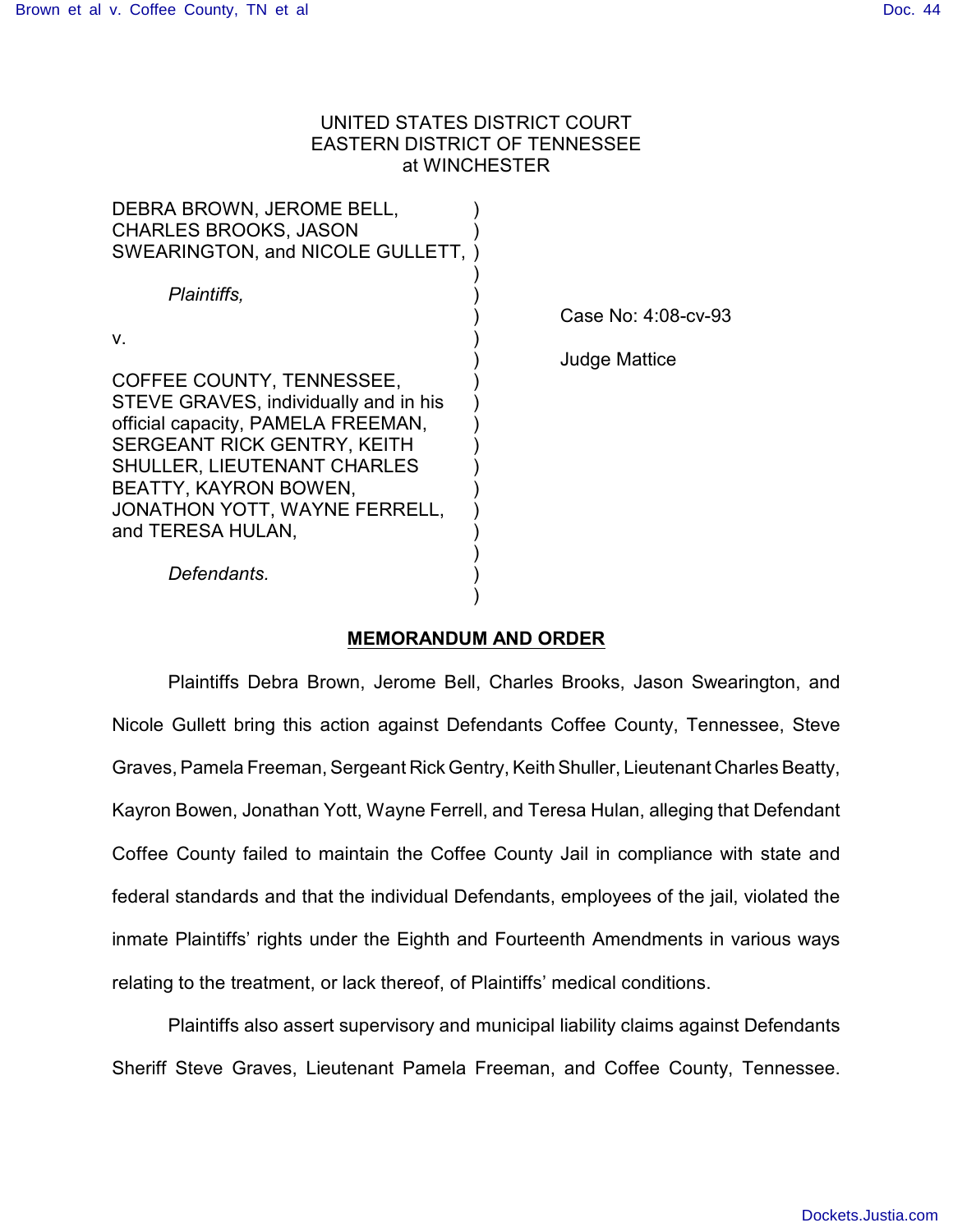Plaintiff Debra Brown asserts a separate Eighth Amendment claim, alleging that Defendants failed to protect her from serious harm while at the Jail.

Defendants have filed a Motion for Summary Judgment [Court Doc. 27]. For the reasons set forth below, Defendants' Motion for Summary Judgment will be **GRANTED**.

### **I. SUMMARY JUDGMENT STANDARD**

Summary judgment is proper where "the pleadings, depositions, answers to interrogatories, and admissions on file, together with the affidavits, if any, show that there is no genuine issue as to any material fact and that the moving party is entitled to judgment as a matter of law." Fed. R. Civ. P. 56(c). In ruling on a motion for summary judgment, the Court must view the facts contained in the record and all inferences that can be drawn from those facts in the light most favorable to the nonmoving party. *Matsushita Elec. Indus. Co. v. Zenith Radio Corp*., 475 U.S. 574, 587 (1986); *Nat'l Satellite Sports, Inc. v. Eliadis Inc*., 253 F.3d 900, 907 (6th Cir. 2001). The Court cannot weigh the evidence, judge the credibility of witnesses, or determine the truth of any matter in dispute. *Anderson v. Liberty Lobby, Inc*., 477 U.S. 242, 249 (1986).

The moving party bears the initial burden of demonstrating that no genuine issue of material facts exists. *Celotex Corp. v. Catrett*, 477 U.S. 317, 323 (1986). The moving party may bear this burden by either producing evidence that demonstrates the absence of a genuine issue of material fact, or by simply " 'showing'–that is, pointing out to the district court–that there is an absence of evidence to support the nonmoving party's case." *Id*. at 325. To refute such a showing, the nonmoving party may not simply rest on its pleadings. *Behrens v. Pelletier*, 516 U.S. 299, 309 (1996); *see Anderson*, 477 U.S. at 249.

-2-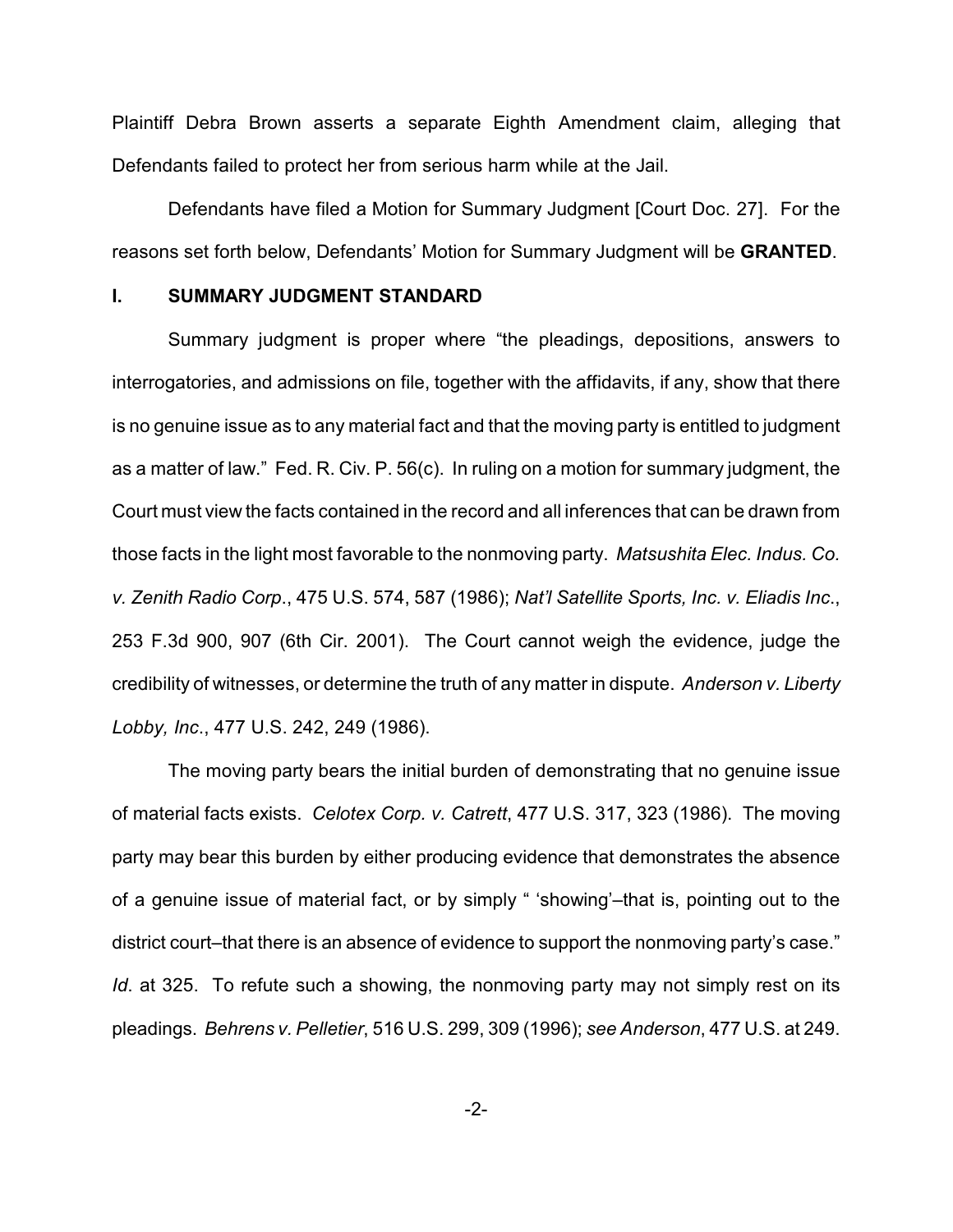The nonmoving party must present some significant, probative evidence indicating the necessity of a trial for resolving a material factual dispute. *Celotex*, 477 U.S. at 322. A mere scintilla of evidence is not enough. *Anderson*, 477 U.S. at 252; *McLean v. Ontario, Ltd.*, 224 F.3d 797, 800 (6th Cir. 2000).

The Court's role is limited to determining whether the case contains sufficient evidence from which a jury could reasonably find for the nonmoving party. *Anderson*, 477 U.S. at 248-49; *Nat'l Satellite Sports*, 253 F.3d at 907. Such a determination requires that the Court "view the evidence presented through the prism of the substantive evidentiary burden" applicable to the case. *Anderson*, 477 U.S. at 254. Thus, if the plaintiff must ultimately prove his case at trial by a preponderance of the evidence, the Court must, on motion for summary judgment, determine whether a jury could reasonably find by a preponderance of the evidence that the plaintiff's factual contentions are true. *See id.* If the nonmoving party fails to make a sufficient showing on an essential element of its case with respect to which it has the burden of proof, the moving party is entitled to summary judgment. *Celotex*, 477 U.S. at 323. If the Court concludes that a fair-minded jury could not return a verdict in favor of the nonmoving party based on the evidence presented, it may enter a summary judgment. *Anderson*, 477 U.S. at 251-52; *Lansing Dairy, Inc. v. Espy*, 39 F.3d 1339, 1347 (6th Cir. 1994).

### **II. FACTS**

The facts, viewed in the light most favorable to the Plaintiffs, are as follows.

Plaintiffs were inmates at the Coffee County Jail at the time of the incidents that gave rise to this action. (Court Doc. 1-1, Compl. ¶ 7.) Defendant Coffee County,

-3-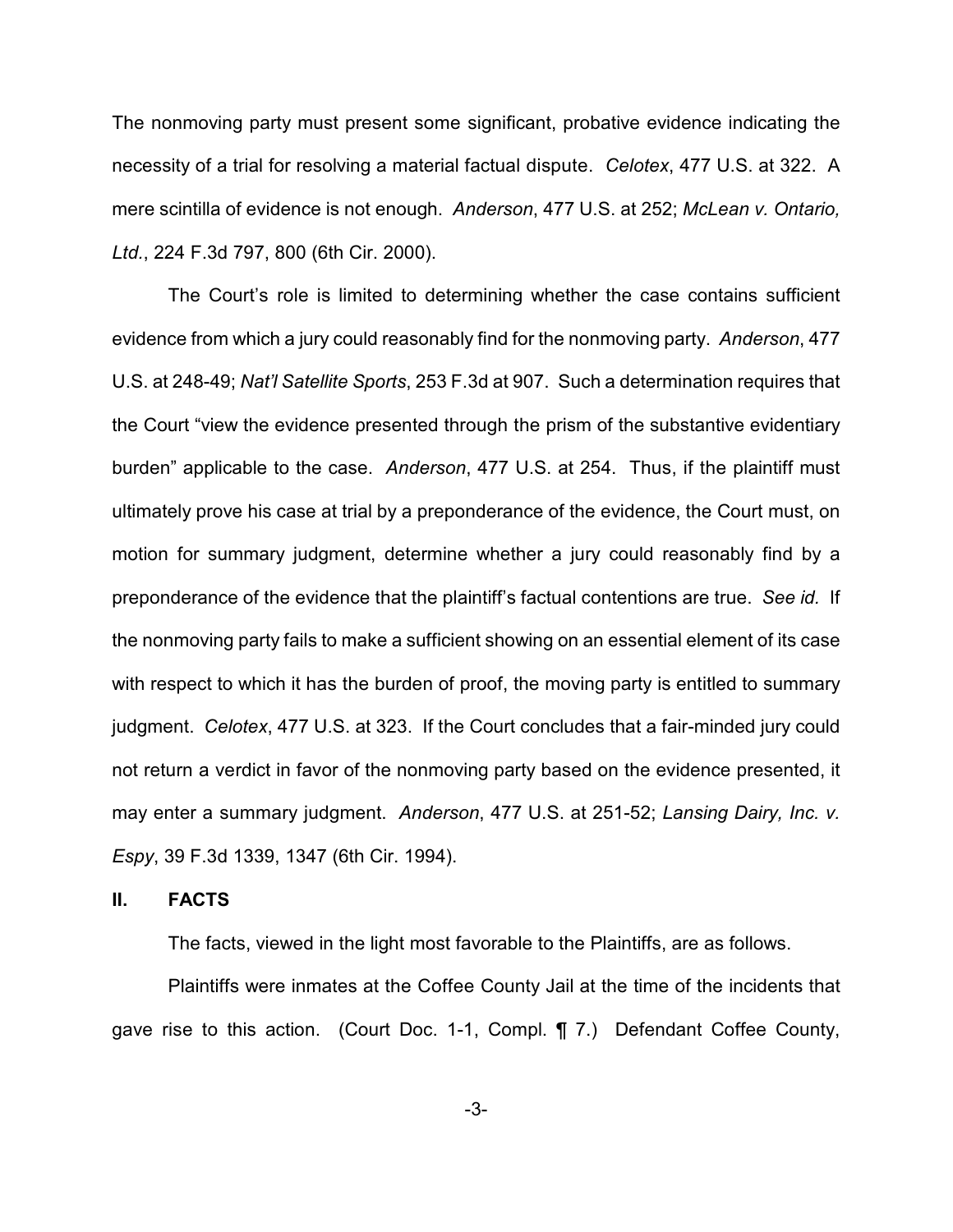Tennessee, maintains the Coffee County Jail. (*Id.* ¶ 2.) Defendant Steve Graves is the Sheriff of Coffee County and allegedly has supervisory authority regarding the implementation and execution of policies at the Coffee County Jail. (*Id.* ¶ 4.) Defendants Pamela Freeman, Sergeant Rick Gentry, Keith Shuller, Lieutenant Charles Beatty, and Teresa Hulan are or were employees of Coffee County and work or worked as corrections officers at the Jail. (*Id.* ¶ 5.) Defendants Jonathan Yott, Kayron Bowen, and Wayne Ferrell comprised the nursing staff at Coffee County Jail during the time of these complained of acts. (*Id.* ¶ 6.) Plaintiffs assert that each of them suffered from a medical ailment that was improperly treated in violation of their constitutional rights. Because there are extensive facts relating to each individual Plaintiff's injury, each Plaintiff, and the relevant facts applicable to each, will be addressed separately.

#### **A. Plaintiff Debra Brown**

Plaintiff Debra Brown alleges in the Complaint that she was attacked by another inmate on October 21, 2004. (*Id.* ¶ 11.) The inmate was allegedly mentally ill and known to be violent, but was not isolated away from other inmates. (*Id.* ¶ 12.) After the attack, during which Plaintiff Brown was allegedly slammed on the concrete floor twice, she laid there for four hours without help from any jail employees. (*Id.* ¶¶ 13-14.) When the next shift's employees arrived, an ambulance was finally called and Plaintiff Brown was taken to the emergency room, diagnosed with a compression fracture of the vertebra, and hospitalized. (*Id.* ¶¶ 15-16.)

During her deposition, Plaintiff Brown testified that the inmate who attacked her was Virginia Grimes, who told Plaintiff Brown and other inmates that she was mentally ill and

-4-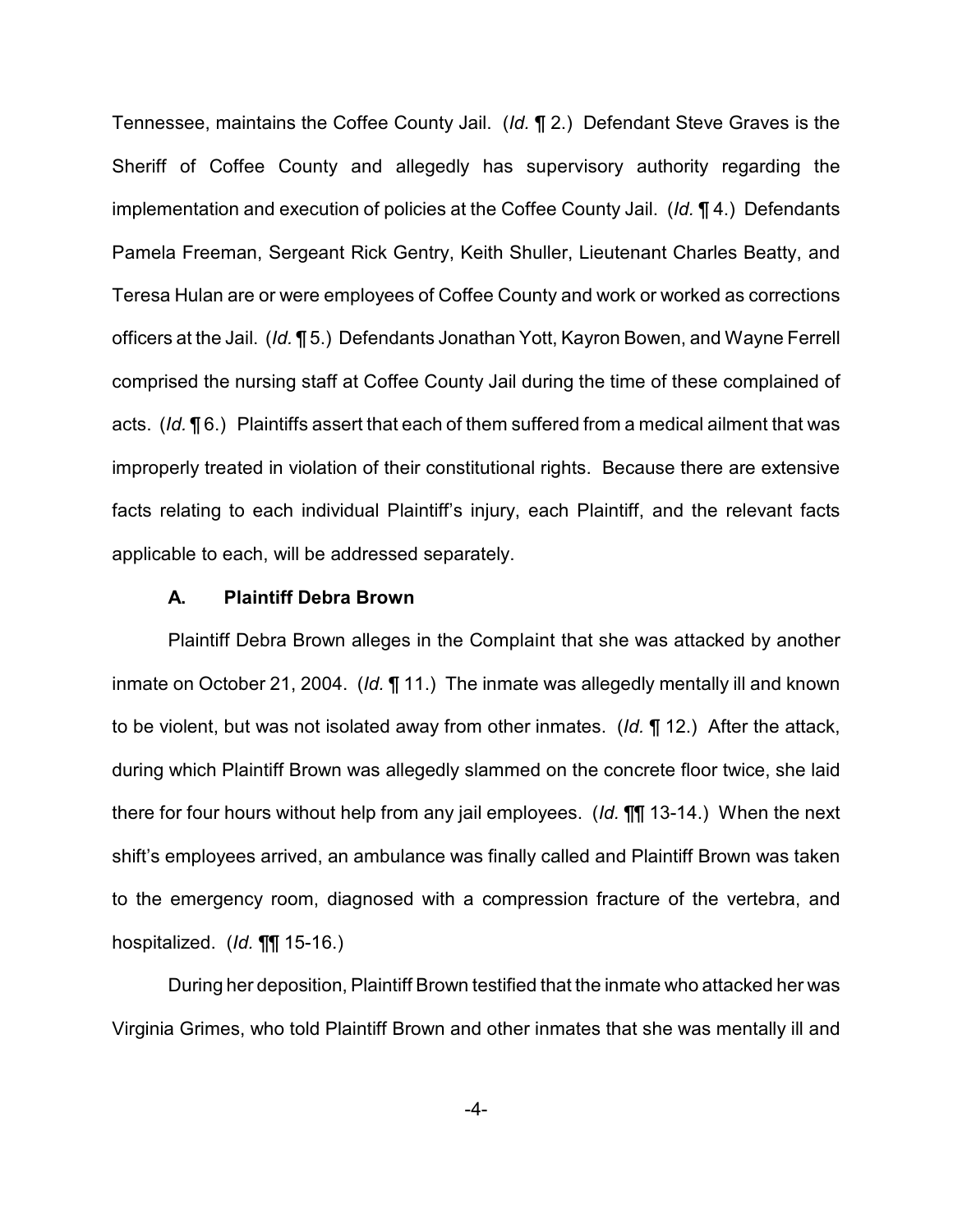taking various medications. (Court Docs. 29-4 & 34-2, Brown Dep. at 82-84.) Plaintiff Brown asserted that she was reading a book at about four in the morning when Ms. Grimes came over and tried to shove her, apparently because they were arguing about cigarettes. (*Id.* at 90-92.) Plaintiff Brown does not remember what happened after that, and relied solely on what she was told by others who saw the incident. (*Id.* at 95-96.) Jail nurse Jonathan Yott, jailer Ashley Stacey, and some of Plaintiff's cell mates later told her that she was slammed twice on the floor. (*Id.* at 96-97.) Plaintiff Brown's cell mates helped her to her bunk, where she laid "screaming and crying" while they attempted to get help. (*Id.* at 98.) Plaintiff Brown first stated that she laid on the bunk for "at least three or four hours" before anyone came to help her, but later stated that Defendant Gentry came back twenty to thirty minutes after she was attacked. (*Id.* at 99-100.) Plaintiff Brown stated that she told Defendant Gentry "that I had fell on the floor and that I needed to go to the hospital bad" and lied because there were "probably forty people there that would kill me if I told him it was over cigarettes." (*Id.* at 101-102.) Defendant Gentry brought Plaintiff Brown two Tylenol and a bag of ice. (*Id.* at 100.) Plaintiff Brown stated that she was told that she could not be taken to the emergency room until the nurse arrived with the day shift employees. (*Id.* at 103.) Plaintiff Brown testified that when the day shift employees arrived, one jailer came back and called for a few people, including Plaintiff Brown, to go see the nurse. (*Id.*) Later, Defendant Freeman came back and yelled at Plaintiff Brown to get up and go to the nurse. (*Id.*) Plaintiff Brown could not move, however, and eventually a stretcher was brought to her and she was transported to the hospital. (*Id.* at 104.)

-5-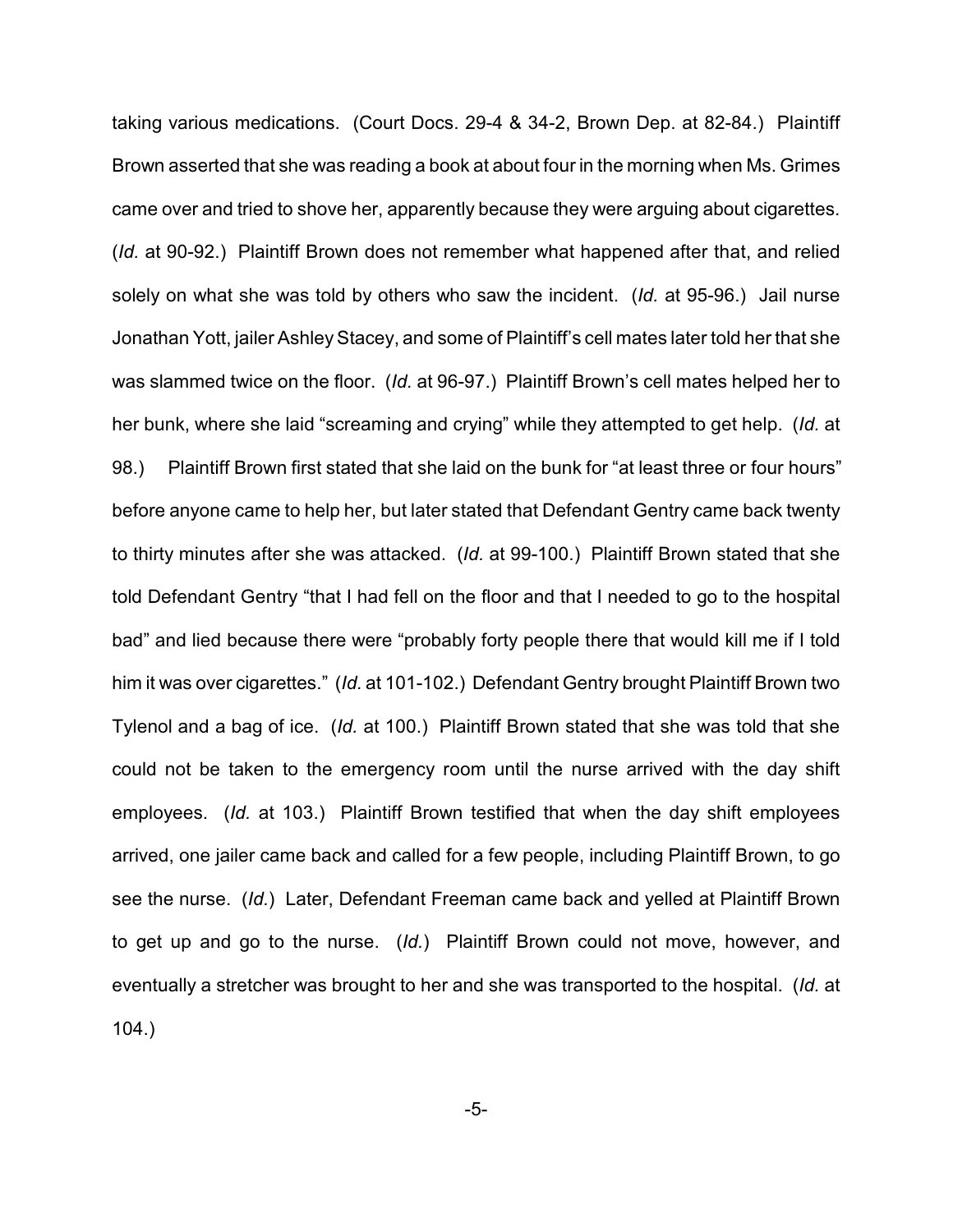Defendant Gentry testified during his deposition that Plaintiff Brown told him "she had slipped and fell coming from the toilet and she had hurt her back." (Court Docs. 29-7 & 35-1, Gentry Dep. at 18.) Defendant Gentry stated that she did not look to be in extreme pain at the time and Plaintiff Brown told him that the pain "was bad, but not that bad." (*Id.* at 19.) Defendant Gentry testified that "[f]rom what [Plaintiff Brown] had told me, from the way she was acting, didn't appear in any major pain, that she needed to be taken to the hospital at the time." (*Id.* at 40.) Defendant Gentry offered her Tylenol or ibuprofen and a bag of ice and said the nurse could see her in the morning. (*Id.* at 19-20.) Approximately 15 minutes later, Defendant Gentry received a call from another corrections officer, who stated that Plaintiff Brown wanted to go to the hospital. (*Id.* at 20-21.) Defendant Gentry testified that he called one jail nurse, Defendant Ferrell, and was advised to give Plaintiff Brown Tylenol or ibuprofen and an ice pack, and Defendant Yott would see her in the morning. (*Id.* at 21.)

Defendant Yott testified in deposition that he went back to see Plaintiff Brown upon arriving at the jail that morning around 8:00 a.m., and Plaintiff Brown told him she had slipped and fell. (Court Doc. 29-12, Yott Dep. at 47-48.) Upon reports from Plaintiff Brown that she was unable to move her legs, Defendant Yott called for an ambulance and Plaintiff Brown was admitted to the emergency room at 9:05 a.m. (Yott Dep. at 48, Florence Dep. at 32.)

# **B. Plaintiff Jerome Bell**

Plaintiff Jerome Bell alleges in the Complaint that he cut his finger on a showerhead in the Coffee County Jail on or about October 1, 2004. (Compl. ¶ 22.) Plaintiff asserts that

-6-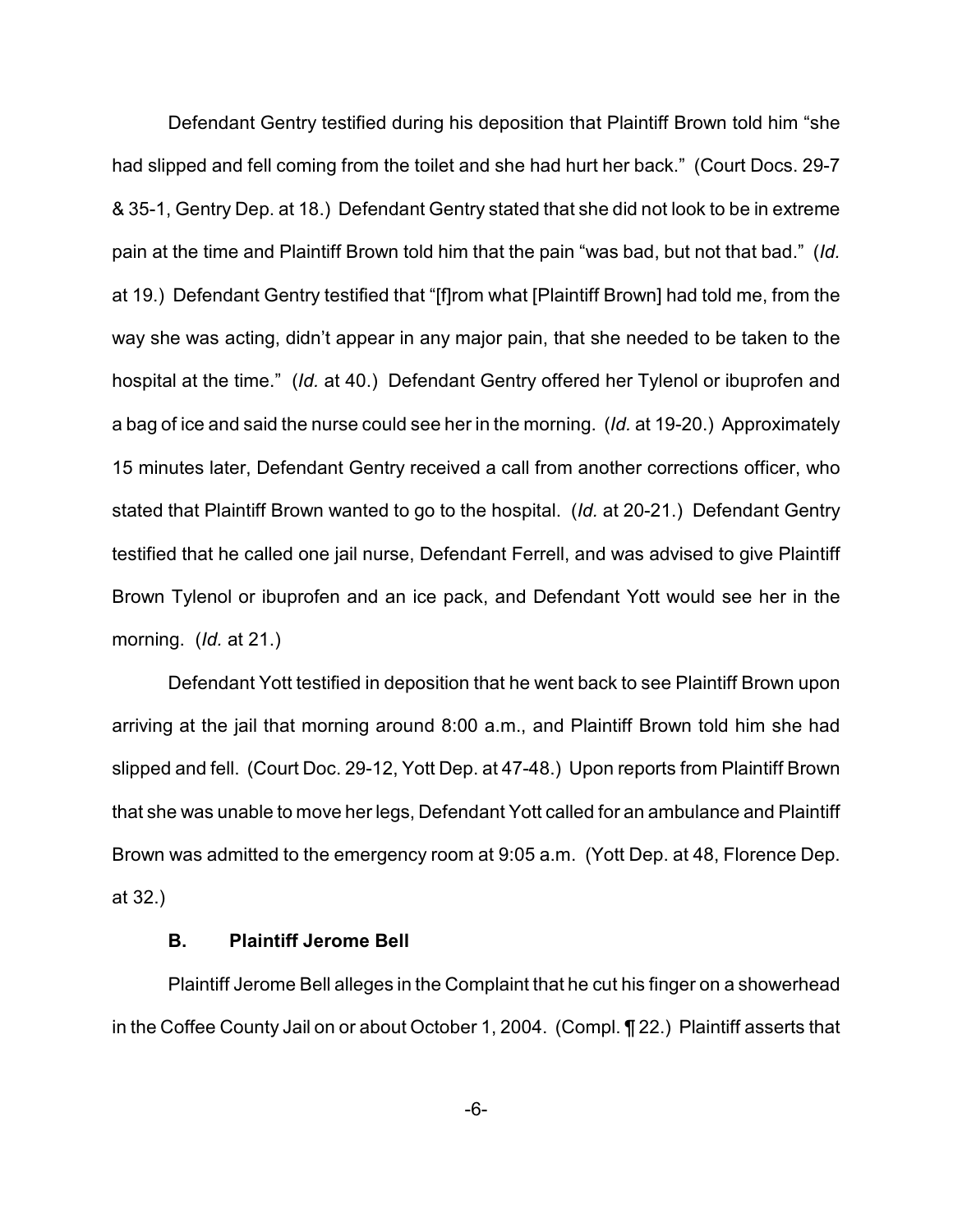his requests for medical treatment were denied for a week, and he was finally taken to the hospital on or about October 8, 2004. (*Id.* ¶ 23.) After he returned to the Jail, he allegedly continued to request medical treatment, which was denied. (*Id.* ¶¶ 24-25.) It was only when Plaintiff Bell's mother visited and saw his swollen finger that he was given medical treatment. (*Id.* ¶ 26.) While hospitalized, Plaintiff Bell's finger turned black and was eventually amputated at Vanderbilt University Medical Center. (*Id.* ¶¶ 27-28.)

In his deposition, Plaintiff Bell testified that about two or three hours after he cut his finger on October 1, 2004, it began to hurt and he requested medical attention. (Court Doc. 29-1, Bell Dep. at 34.) A member of the jail staff, Brittany Hodges, gave him a bandaid and some antibiotic ointment and told him there was nothing else that she could do. (*Id.* at 32.) Plaintiff Bell testified that when he initially saw Ms. Hodges, he did not think he needed more serious medical attention, stating that "I just hit it, you know what I mean? I didn't think it would be that serious, you know what I mean." (*Id.* at 36.) The next day, Plaintiff Bell's finger was swollen and painful, so he filled out a Medical Request form and saw Defendant Yott. (*Id.* at 37-40.) Although Plaintiff Bell did not specifically remember this, there are medical records indicating that he was admitted to the emergency room of the hospital later that morning and was prescribed various medications. (*Id.* at 42.) Plaintiff Bell does not remember going to the hospital again on October 6, 2004, but there are records indicating that he was admitted again at the request of his mother after she was at the jail for a scheduled visitation. (*Id.* at 46-47.) Dr. Florence testified that Plaintiff Bell refused to go back to the hospital between his first visit on October 2, 2004, and his second visit on October 6, 2004. (Florence Dep. at 63.)

-7-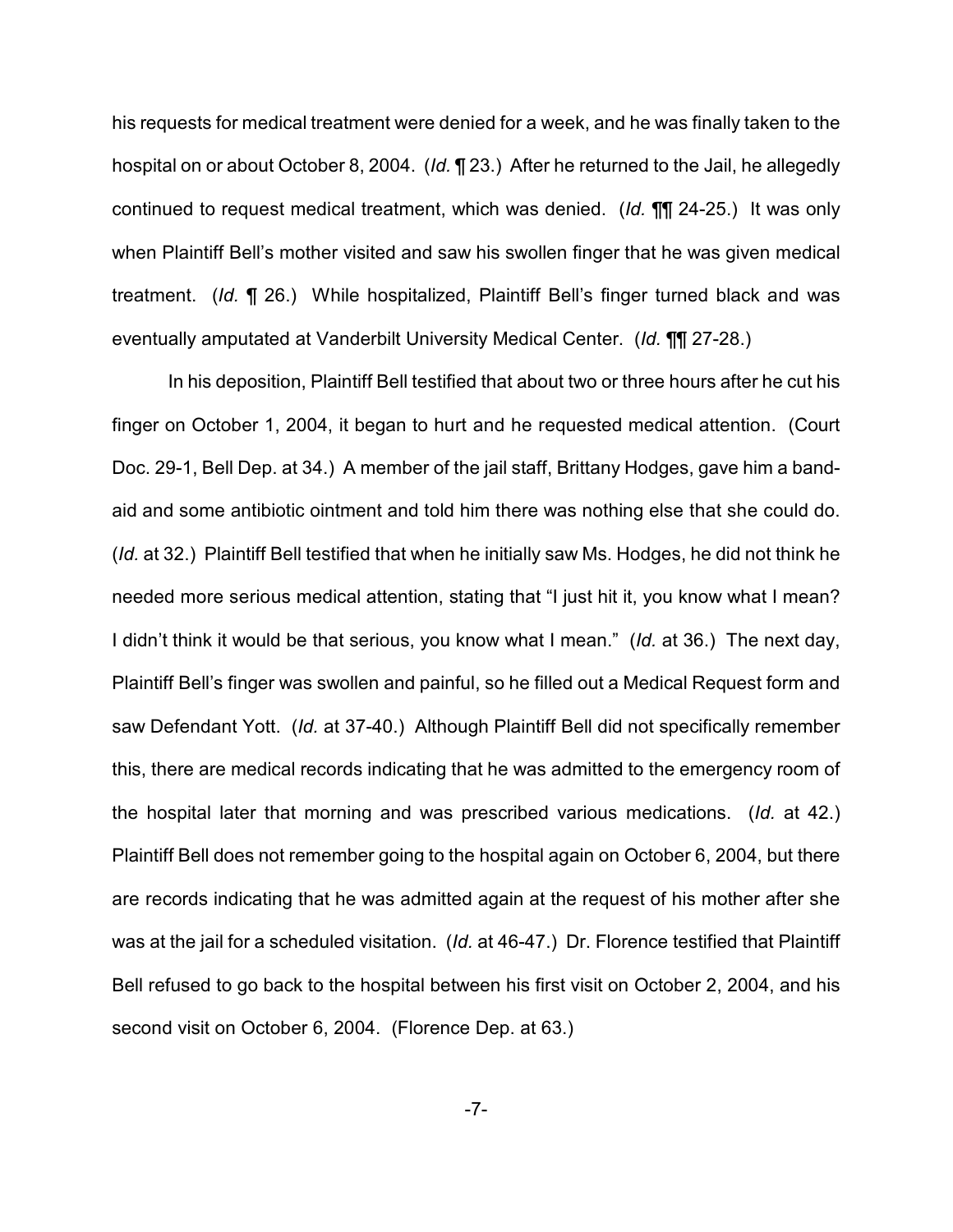## **C. Plaintiff Charles Brooks**

Plaintiff Charles Brooks alleges in the Complaint that he fell in the shower at the jail and hit his elbow and knee on the floor on or about May 15, 2005. (Compl. ¶ 30.) Plaintiff Brooks asserts that he went to the hospital for x-rays but was then returned to the jail, where his elbow became painful, swollen, and limited in movement. (*Id.* ¶¶ 31-32.) Plaintiff Brooks alleges that he requested medical treatment many times, but his requests were ignored until he was finally taken to see Dr. Florence, the jail doctor, on July 1, 2005. (*Id.* ¶ 33.) Plaintiff Brooks asked Dr. Florence for a CT scan of his elbow but was advised that he would have to pay for such a test and any corresponding medication. (*Id.* ¶ 34.)

During his deposition, Plaintiff Brooks testified that after he initially received x-rays at the hospital, he requested medical treatment several times and was only given a sling and a removable cast for his arm, which were later taken away. (Court Docs. 29-3 & 34-1, Brooks Dep. at 44-45.) Plaintiff Brooks testified that, while at the hospital, the emergency room doctor said that he needed a CT scan of his elbow and was attempting to arrange that with Dr. Florence. (*Id.* at 43-44.) After returning to jail, Plaintiff Brooks stated that he requested treatment for several weeks and was never taken to see the nurse. (*Id.* at 45- 46.) When he finally did see the nurse, Defendant Bowen, she said there was nothing wrong with his elbow. (*Id.* at 46.) Plaintiff Brooks continued to fill out requests for medical attention and stated that Defendant Bowen wrote back that he should stop filling out requests because there was nothing wrong with him. (*Id.* at 49.) Eventually he saw Dr. Florence, who said that Plaintiff Brooks could only get an CT scan if he paid for it himself and prescribed Naprosyn for the swelling. (*Id.* at 49-50.) Plaintiff Brooks testified that the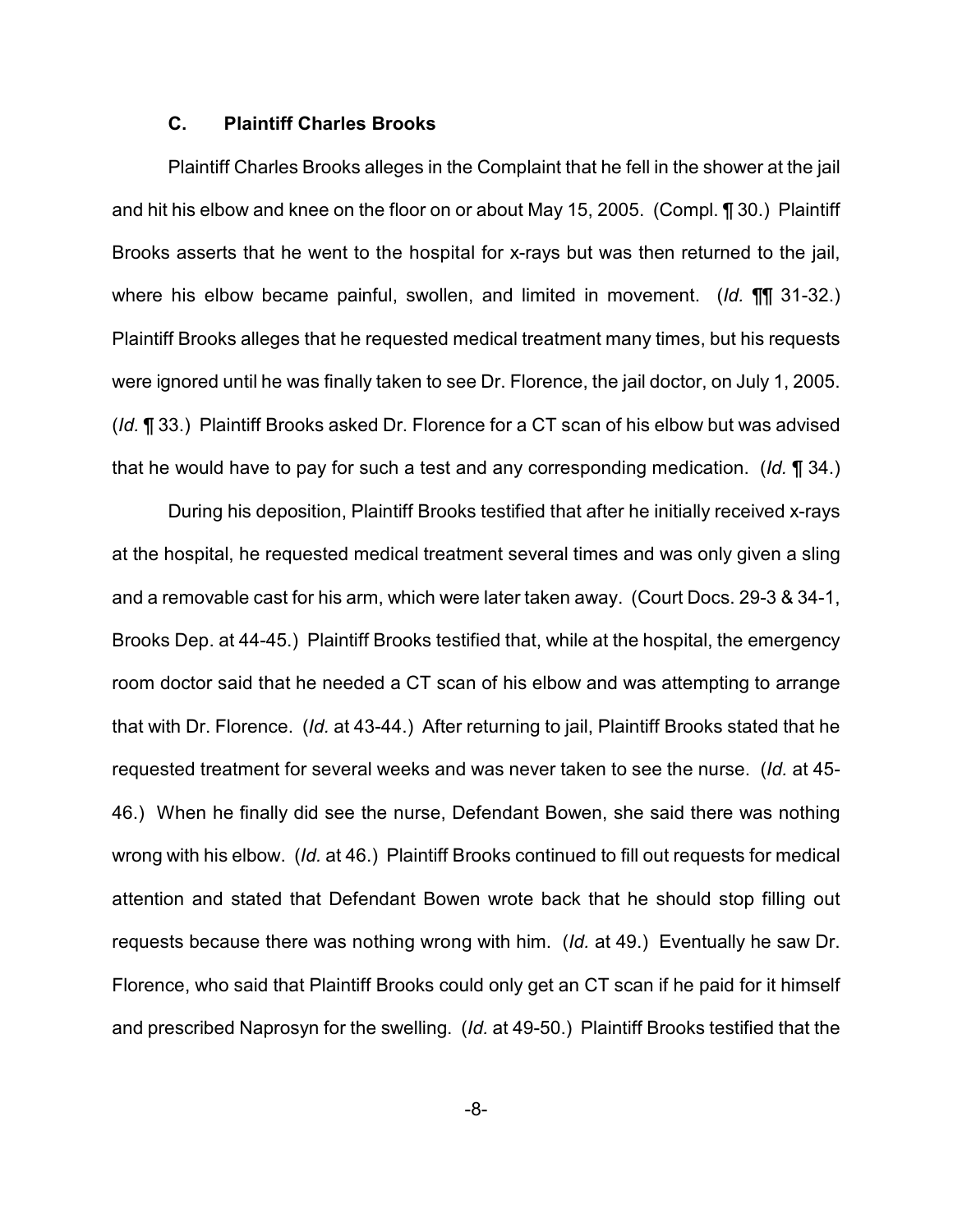pain became so bad that he went on medical furlough to seek treatment. (*Id.* at 51.)

Defendant Bowen testified during deposition that she had several conversations with Plaintiff Brooks about the CT scan and repeatedly told him that she could not send him to the hospital to get a CT scan without an order from Dr. Florence. (Court Doc. 29-2, Bowen Dep. at 32.) Dr. Florence testified that the elbow x-rays that Plaintiff Brooks received in the hospital were normal and there was no need for a CT scan. (Florence Dep. at 68-69.) Dr. Florence prescribed Naprosyn for what he diagnosed as arthritis. (*Id.* at 71-72.) Dr. Florence denied that the emergency room doctor tried to arrange for a CT scan for Plaintiff Brooks, and explained that because a CT scan was not medically necessary, the County would not pay for it and Plaintiff Brooks would have to provide payment. (*Id.* at 73-74.) Dr. Florence stated that medically necessary medications were provided to inmates and they did not have to pay. (*Id.* at 74-75.)

# **D. Plaintiff Jason Swearington**

Plaintiff Jason Swearington alleges in the Complaint that he cut his left leg badly while working with a jail program on or about August 31, 2004. (Compl. ¶ 36.) Plaintiff Swearington was allegedly only given Neosporin and a band-aid for the cut, which then developed an infection. (*Id.* ¶¶ 37-38.) Plaintiff Swearington asserts that he asked for medical treatment but was not taken to the nurse for a few days. (*Id.* ¶ 39.) Plaintiff Swearington alleges that he continued to request treatment, but did not receive proper treatment until his mother took him to the hospital weeks later. (*Id.* ¶ 40.) At this time, Plaintiff Swearington's leg was swollen and he had a high temperature, resulting in a hospital stay of six days. (*Id.* ¶¶ 41-42.)

-9-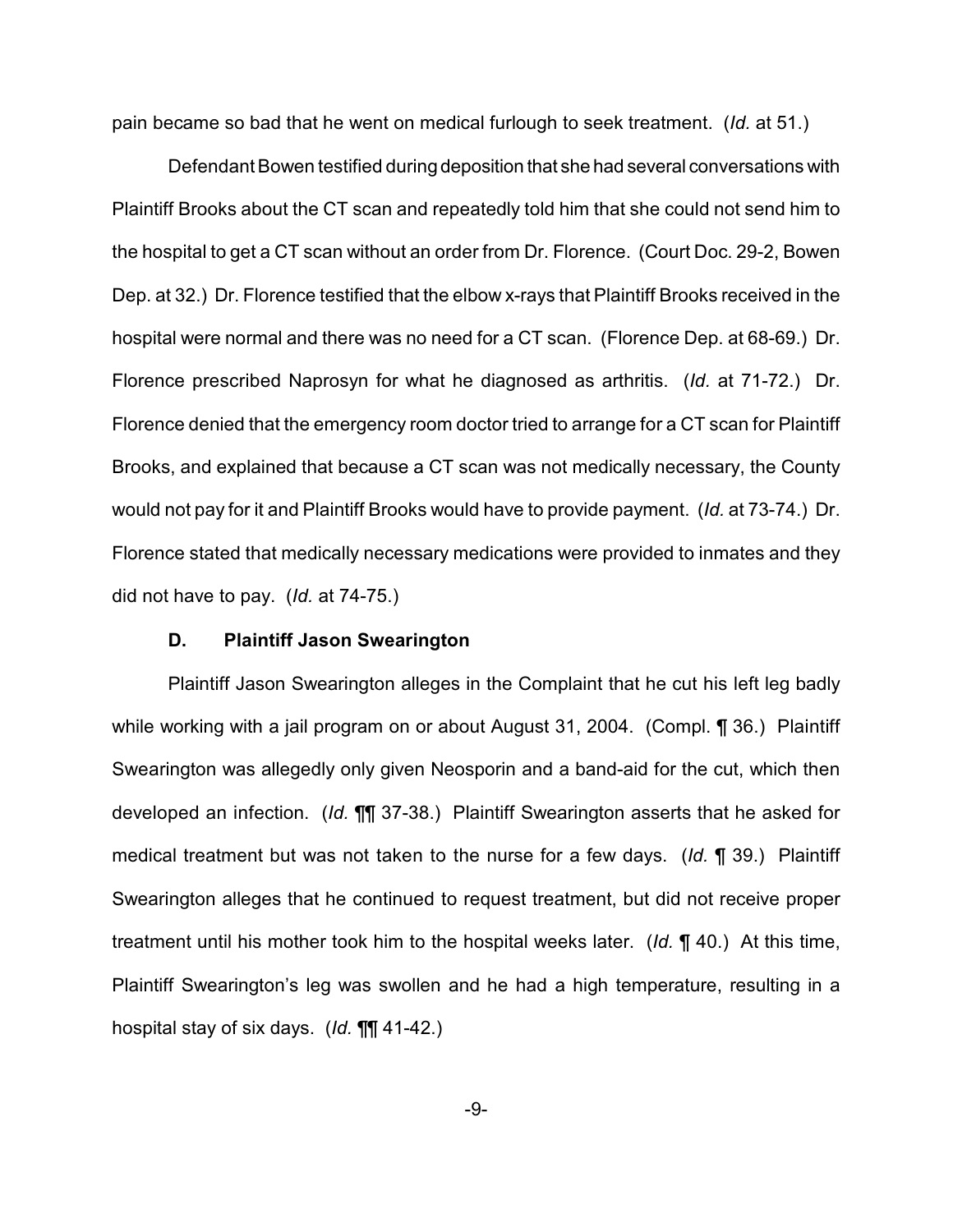During his deposition, Plaintiff Swearington testified that after he cut his leg, he was sent to the office and given a band-aid and antibiotic ointment, then went back to work. (Court Docs. 29-10 & 33-3, Swearington Dep. at 21-23.) After he arrived back at the jail, Plaintiff Swearington went to see the nurse and Defendant Yott gave him gauze pads and more ointment. (*Id.* at 24-25.) Plaintiff Swearington testified that he took care of the wound, but a couple of weeks later it was red and swollen. (*Id.* at 28.) Plaintiff Swearington asked to see the nurse, and Defendant Yott gave him sterile water with which to wash it, some ointment, and said his other symptoms (fever, vomiting, chills) were due to the flu. (*Id.* at 28-30.) Plaintiff Swearington stated that his symptoms got worse, but he continued to work and did not fill out a request for medical attention. (*Id.* at 30-32.) One day during work, Plaintiff Swearington became very ill and was taken back to the jail, where he contacted his mother and was taken to the hospital. (*Id.* at 33-36.) Plaintiff Swearington was given antibiotics and released from the hospital that day, but returned to the hospital later when he continued to have symptoms and his *right* leg was swollen and turning black. (*Id.* at 39-40.) Plaintiff Swearington was treated by Dr. Florence and remained in the hospital for several days. (*Id.* at 38-39, 42-43.) Plaintiff Swearington stated that he never experienced any problems receiving the prescribed medications. (*Id.* at 43-45.) Plaintiff Swearington stated, however, that Dr. Florence gave him an oral antibiotic instead of an injection of a different antibiotic. (*Id.* at 54-56.) Plaintiff Swearington also asserted that he believed he should have gotten stitches in his cut immediately and should not have gone back to work, although he acknowledged that work was voluntary. (*Id.* at 45-47.)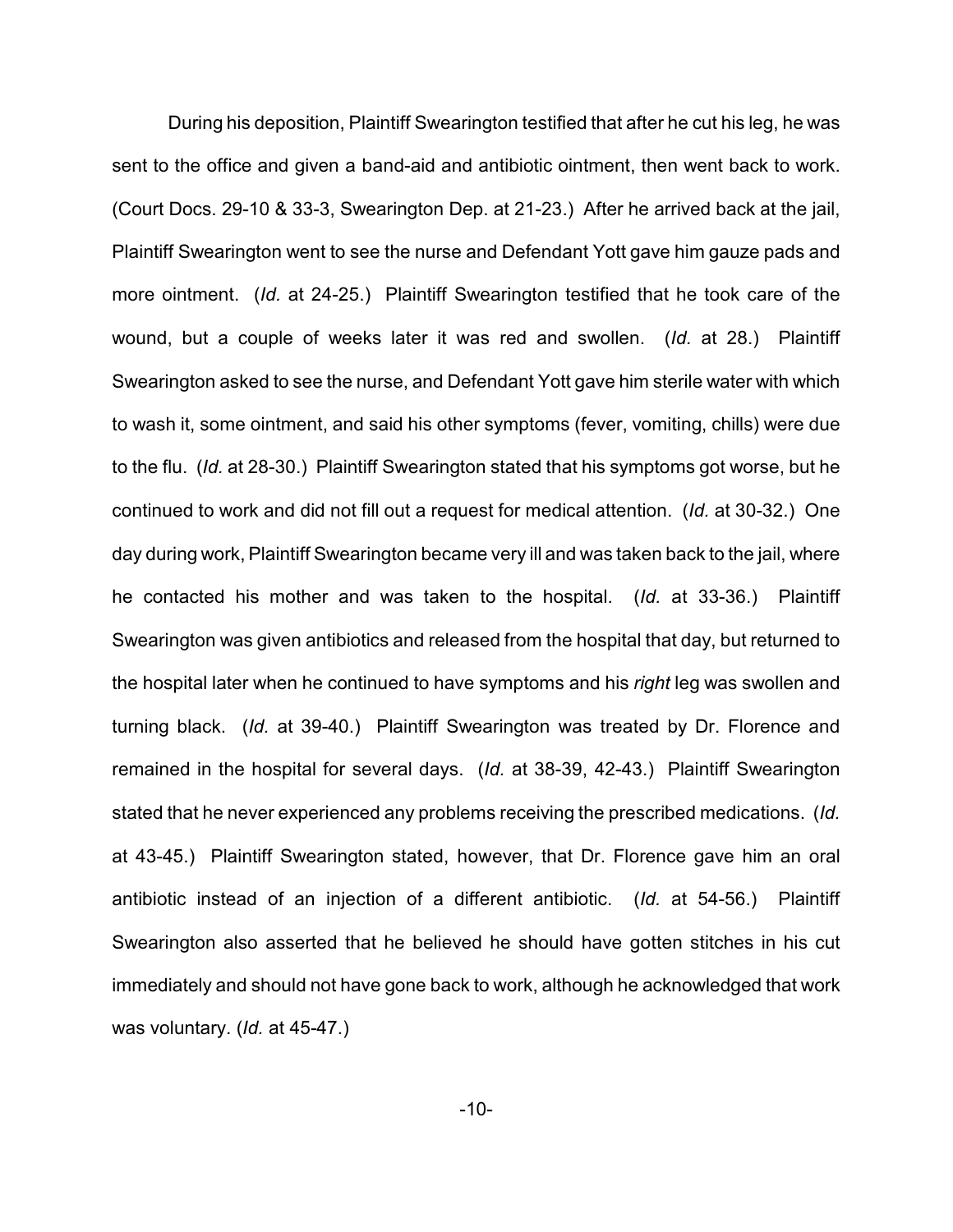Dr. Florence testified that when he saw Plaintiff Swearington after his first hospital visit, Plaintiff Swearington's wound looked fine. (Florence Dep. at 49-52, 54.) When Plaintiff Swearington was taken back to the hospital several days later, his symptoms were very severe, and Dr. Florence testified that he may have developed a new infection or a new wound. (*Id.* at 53-54.)

## **E.** Plaintiff Nicole Gullett<sup>1</sup>

Plaintiff Nicole Gullett alleges in the Complaint that she experienced abdominal pains on or about August 8, 2005 and requested medical treatment, but was not taken to the nurse for several days. ( Compl. ¶ 47.) When Plaintiff Gullett did receive treatment over the next few days, she was prescribed Tylenol and juice by the jail nurse, then juice, ibuprofen, and a liquid diet by both the jail nurse and the jail doctor. (*Id.* ¶¶ 48-50.) Plaintiff alleges that Defendant Shuller refused to give her the medication and juice she required. (*Id.* ¶ 51.) Plaintiff Gullett's condition worsened over the next few days, and she began vomiting, turning yellow, running a fever, and bleeding rectally and vaginally. (*Id.* ¶¶ 52-53.) Plaintiff Gullett asserts that she asked to be taken to the hospital but was not taken immediately. (*Id.* ¶ 53.) After Plaintiff Gullett passed out the following day, she was taken to the hospital and diagnosed with a urinary tract infection. (*Id.* ¶ 54.) Plaintiff Gullett remained in the hospital for three days. (*Id.*) Plaintiff was then charged approximately \$40 for the over-the-counter medications prescribed for her. (*Id.* ¶ 55.)

Plaintiff Gullett testified at deposition that she had recurring problems receiving her

 $1$  The Complaint lists this Plaintiff as Nicole Gullett, but she also appears as Nicole Fizer or Nicole Tubaugh in various documents filed in this action. For the sake of consistency, the Court will refer to her as Nicole Gullett throughout, as that name appears in the Complaint.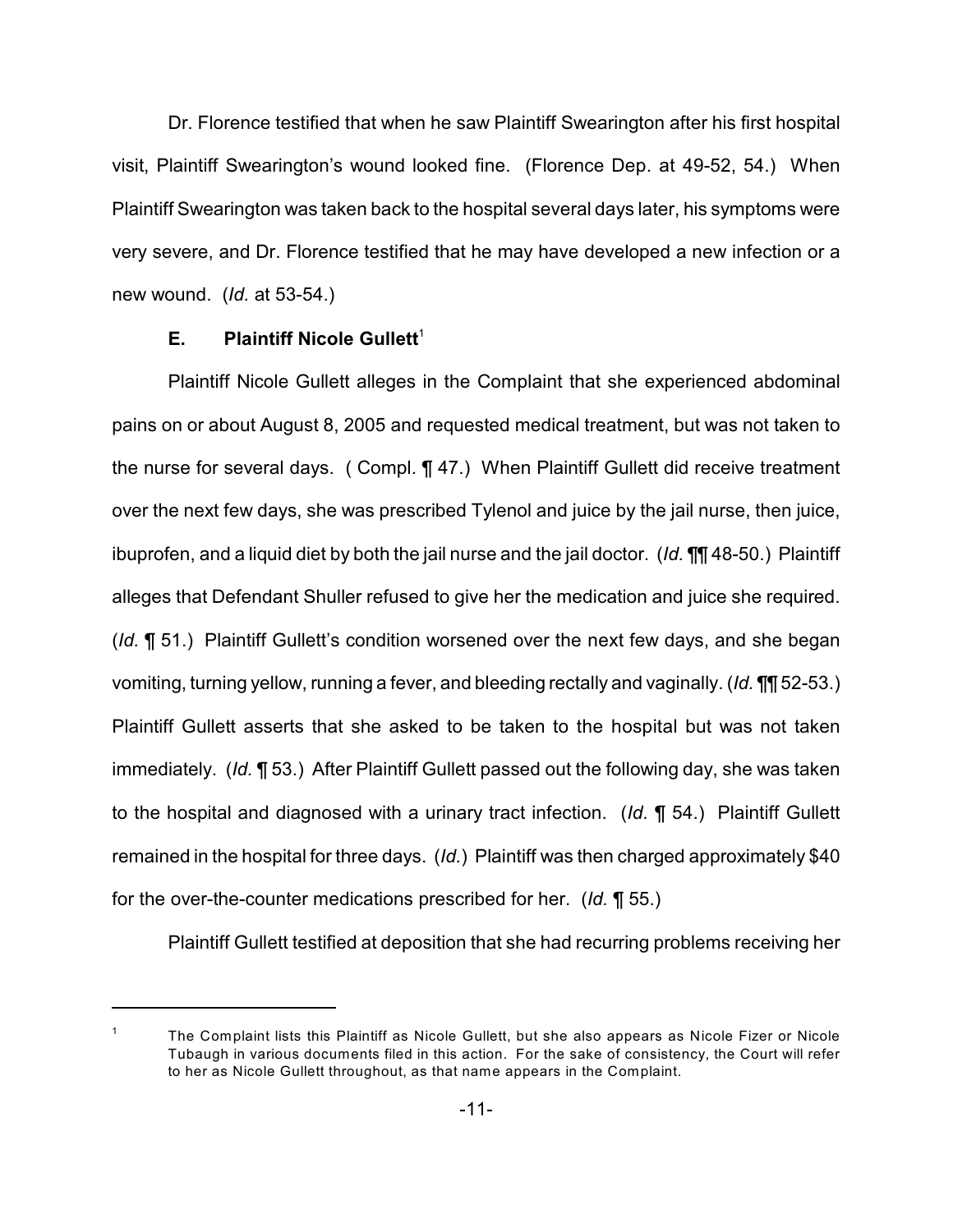medications. Plaintiff Gullett also asserted that she tried to seek medical attention for several days before she was able to see Defendant Bowen. (Court Doc. 29-11, Gullett Dep. at 52.) Instead of filling out requests for medical attention, she wrote letters, placed them in envelopes, wrote "Nurse" on the front, and gave them to one of the corrections officers. (*Id.*) According to jail records, Plaintiff Gullett was seen by Defendant Bowen for a preliminary physical examination on July 30, 2005, shortly after she was admitted to the Jail. (Court Doc. 29-11 pp. 13-14.) At the time of this examination, Plaintiff Gullett was not experiencing symptoms of a urinary tract infection. (Gullett Dep. at 53-54.) Plaintiff Gullett testified that her symptoms began between July 30, 2005 and August 7, 2005. (*Id.* at 54.) Plaintiff Gullett saw Defendant Bowen on August 7, 2005 for a urinary analysis and was prescribed medications. (*Id*. at 46-48.) Plaintiff Gullett saw Dr. Florence on August 9, 2005, and was taken to the hospital after passing out on August 10, 2005. (*Id*. at 48-51.)

# **III. ANALYSIS**

Section 1983 states in pertinent part:

Every person who, under color of any statute, ordinance, regulation, custom, or usage, of any State or Territory or the District of Columbia, subjects, or causes to be subjected, any citizen of the United States or other person within the jurisdiction thereof to the deprivation of any rights, privileges, or immunities secured by the Constitution and laws, shall be liable to the party injured in an action at law, suit in equity, or other proper proceeding for redress . . . .

42 U.S.C. § 1983 (2000). "Section 1983 makes liable only those who, while acting under color of state law, deprive another of a right secured by the Constitution or federal law." *Romanski v. Detroit Entm't, L.L.C.*, 428 F.3d 629, 636 (6th Cir. 2005).

To establish a claim pursuant to § 1983, a plaintiff must demonstrate two elements: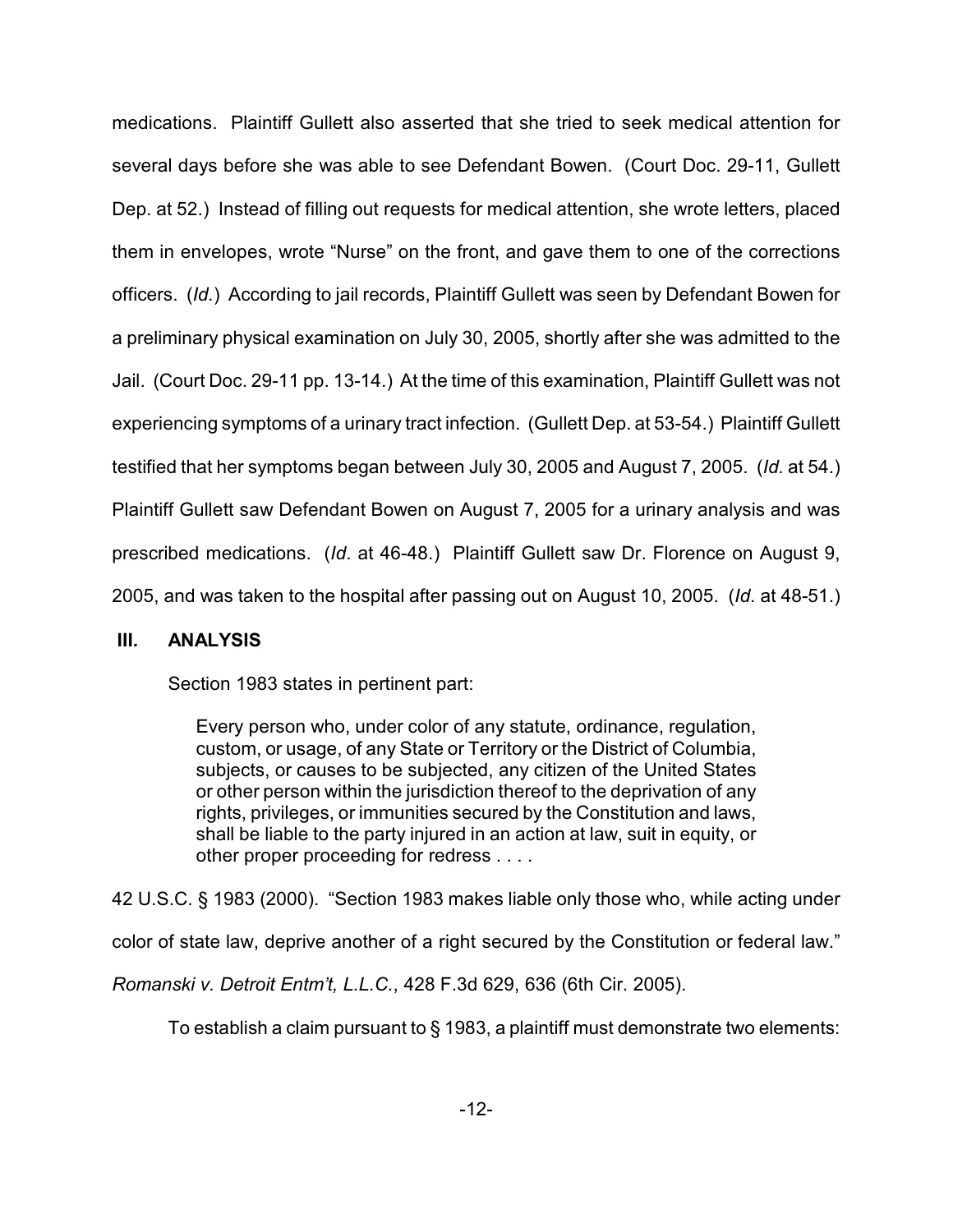"(1) that he was deprived of a right secured by the Constitution or laws of the United States, and (2) that he was subjected or caused to be subjected to this deprivation by a person acting under color of state law." *Gregory v. Shelby County*, 220 F.3d 433, 441 (6th Cir. 2000). Section 1983 "creates no substantive rights; it merely provides remedies for deprivations of rights established elsewhere." *Gardenhire v. Schubert*, 205 F.3d 303, 310 (6th Cir. 2000).

## **A. Section 1983 Deliberate Indifference Claims Against All Individual Defendants**

"A suit against an individual in his official capacity is the equivalent of a suit against the governmental entity." *Matthews v. Jones*, 35 F.3d 1046, 1049 (6th Cir. 1994); *see also Brandon v. Holt*, 469 U.S. 464, 471-72 (1985). Thus, the § 1983 claim against Defendant Sheriff Graves in his official capacity is actually a claim against Coffee County and is redundant in light of identical claims brought against the County. Therefore, Plaintiff's § 1983 claims against Defendant Graves in his official capacity are **DISMISSED WITH PREJUDICE**.

The Eighth Amendment to the United States Constitution provides: "Excessive bail shall not be required, nor excessive fines imposed, nor cruel and unusual punishments inflicted." U.S. Const. amend. VIII. Because the Eighth Amendment only applies to postconviction detainees and two of the Plaintiffs were pre-trial detainees, those Plaintiffs must assert their claims pursuant to the Fourteenth Amendment. "While the Eighth Amendment does not apply to pre-trial detainees, the Due Process Clause of the Fourteenth Amendment does provide them with a right to adequate medical treatment that is analogous to prisoners' rights under the Eighth Amendment." *Gray v. City of Detroit*, 399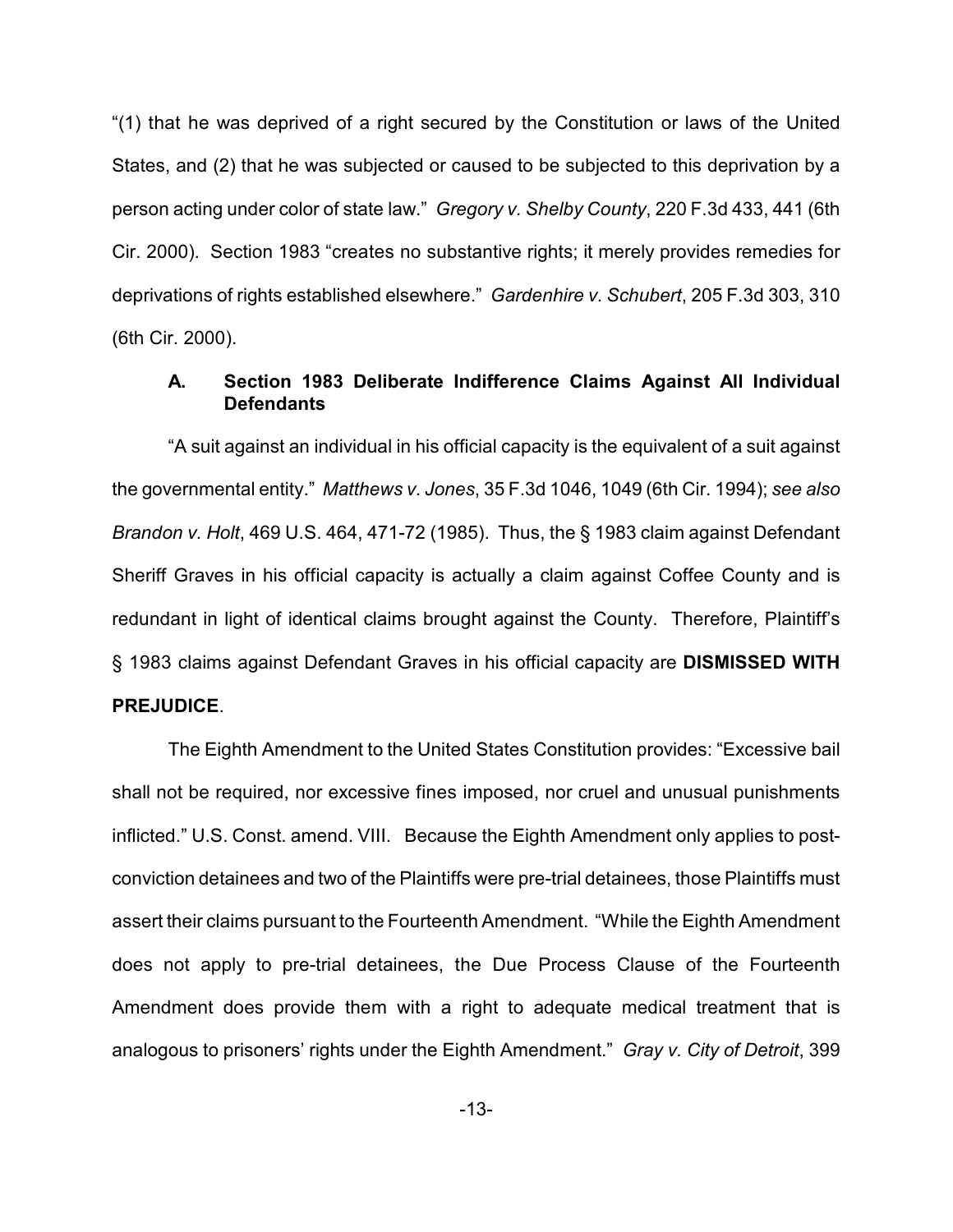F.3d 612, 615-16 (6th Cir. 2005) (citing *Watkins v. City of Battle Creek*, 273 F.3d 682, 685- 86 (6th Cir. 2001)). To constitute an Eighth Amendment and, accordingly, a Fourteenth Amendment violation, prison officials must "'unnecessarily and wantonly inflict[] pain' on an inmate by acting with 'deliberate indifference' toward the inmate's serious medical needs." *Blackmore v. Kalamazoo County*, 390 F.3d 890, 895 (6th Cir. 2005) (quoting *Estelle v. Gamble*, 429 U.S. 97, 104 (1976)). A constitutional claim for denial of medical care under this standard has both objective and subjective components. *Farmer v. Brennan*, 511 U.S. 825, 834 (1994). The objective component requires that the prisoner show he suffered from a sufficiently serious medical need. *Id*. The subjective component requires that the prisoner show that the prison official acted with a "sufficiently culpable state of mind in denying medical care." *Brown v. Bargery*, 207 F.3d 863, 867 (6th Cir. 2000).

## 1. *Sufficiently Serious Medical Need*

To satisfy the objective prong, a prisoner must show that he suffered from a sufficiently serious medical need. *Farmer*, 511 U.S. at 834. A medical need is sufficiently serious when "it is one that has been diagnosed by a physician as mandating treatment *or* one that is so obvious that even a lay person would easily recognize the necessity for a doctor's attention." *Blackmore*, 390 F.3d at 897 (internal quotation omitted). Defendants concede for the purposes of summary judgment only that Plaintiffs Brown, Swearington and Gullett can establish this objective prong because they all had medical conditions that required treatment. Defendants specifically dispute that Plaintiff Brooks can satisfy this component. Defendants do not address whether Plaintiff Bell can establish this prong;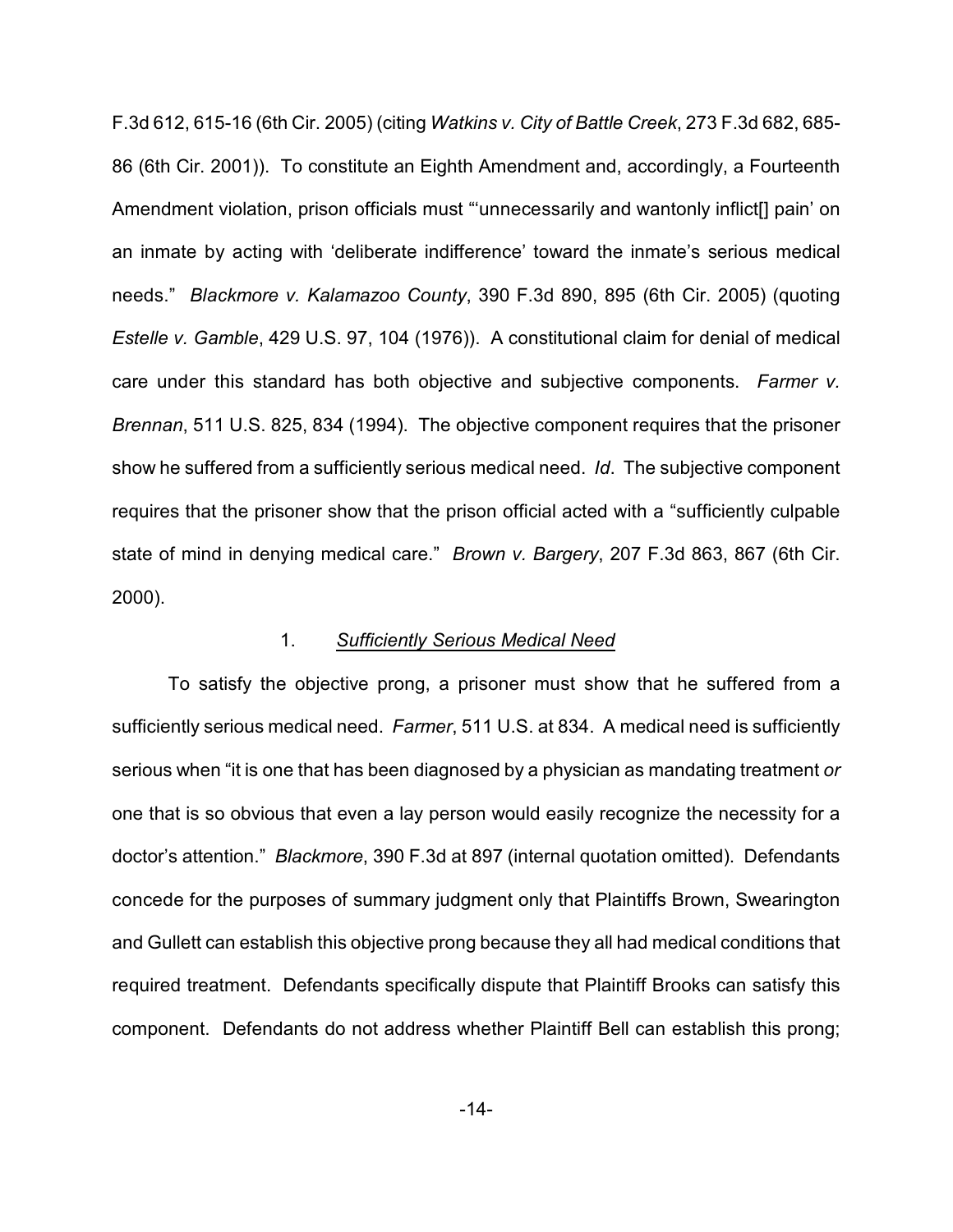therefore, the Court will address this component for both Plaintiff Brooks and Plaintiff Bell.

## a. Plaintiff Brooks

The facts establish that Plaintiff Brooks initially went to the hospital for elbow x-rays following a fall in the shower. (Brooks Dep. at 42-43.) Plaintiff Brooks contends that the emergency room doctor told him that he needed a CT scan of his elbow, but Dr. Florence and Defendant Bowen maintain that there was nothing wrong with Plaintiff Brooks' elbow, no CT scan was ever ordered by the emergency room doctor, and no CT scan was necessary for treatment. (Brooks Dep. at 43-44, 46, Florence Dep. at 73-74). Although Plaintiff Brooks repeatedly requested a CT scan, Defendant Bowen told him that she could not schedule a CT scan without a doctor's order, and Dr. Florence told Plaintiff Brooks that he would have to pay for the CT scan because it was not medically necessary. (Bowen Dep. at 32, Florence Dep. at 73-74.) Dr. Florence checked with the emergency room doctor and verified that no CT scan was necessary and the doctor did not suggest that one was necessary. (Florence Dep. at 73.) In fact, Dr. Florence testified during deposition that Plaintiff Brooks suffered from arthritis in his elbow and was prescribed medication for that condition. (*Id.* at 70-72.)

The Court finds that Plaintiff Brooks has failed to establish that he suffered from a sufficiently serious medical need. No physician diagnosed Plaintiff Brooks with any serious medical condition. Dr. Florence instead diagnosed Plaintiff Brooks with arthritis and treated that condition accordingly. Furthermore, Plaintiff Brooks has offered no evidence to establish that a lay person would have recognized that Plaintiff Brooks had an obviously serious medical condition. Because Plaintiff Brooks cannot satisfy this prong, his § 1983 claim must fail. Accordingly, Defendants' Motion for Summary Judgment as to Plaintiff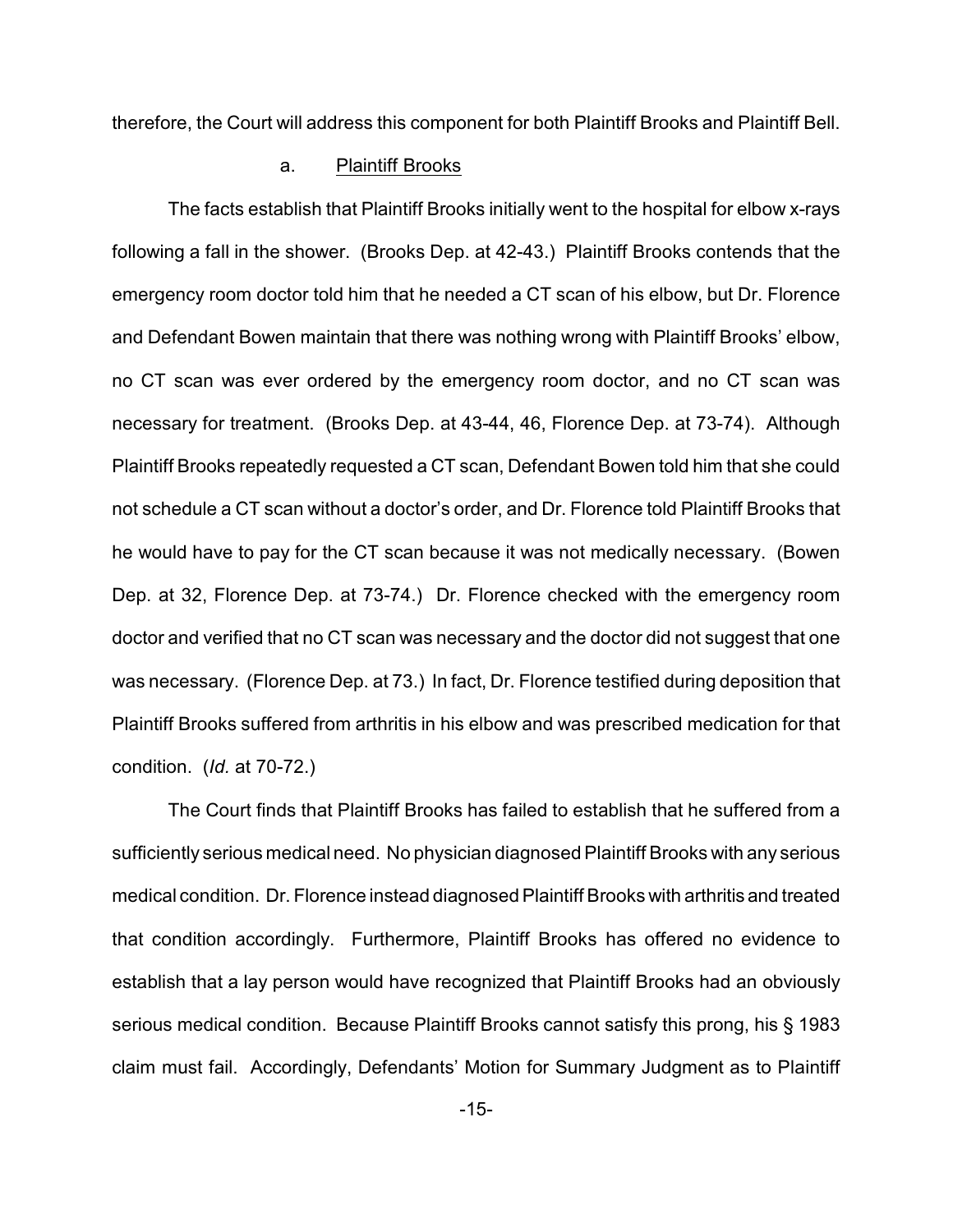Brooks' § 1983 claim is **GRANTED** and this claim is **DISMISSED WITH PREJUDICE**.

# b. Plaintiff Bell

Plaintiff Bell asserted that he injured his finger when he hit his hand against the showerhead in the jail cell. (Bell Dep. at 27.) Although Plaintiff Bell did not initially think the cut was serious, the next day he requested medical attention and saw Defendant Yott. (*Id.* at 37-40.) Defendant Yott immediately sent Plaintiff Bell to the hospital. (*Id.* at 41-42, Yott Dep. at 55-56.) Defendant Yott sent Plaintiff Bell back to the hospital a few days later when the wound was getting worse. (Yott Dep. at 56.) Plaintiff Bell saw physicians who diagnosed an infected wound and prescribed antibiotics for treatment. (Florence Dep. at 59-61.) Furthermore, due to the way that Plaintiff Bell's finger looked, it was obvious to lay persons that Plaintiff Bell had a serious condition in need of treatment. (Freeman Dep. at 65, Bell Dep. at 48-49.) Therefore, Plaintiff Bell has established that he had a sufficiently serious medical need to satisfy the objective component.

#### 2. *Deliberate Indifference*

The subjective component requires that Plaintiffs show that prison officials acted with deliberate indifference to their serious medical needs. "Deliberate indifference entails something more than mere negligence but can be satisfied by something less than acts or omissions for the very purpose of causing harm or without knowledge that harm will result." *Blackmore*, 390 F.3d at 895-96 (internal citations omitted). A prison official must "both be aware of facts from which the inference could be drawn that a substantial risk of serious harm exists, and he must also draw the inference." *Farmer*, 511 U.S. at 837. Plaintiffs have alleged in the Complaint that Defendants "ignored the risk of substantial

-16-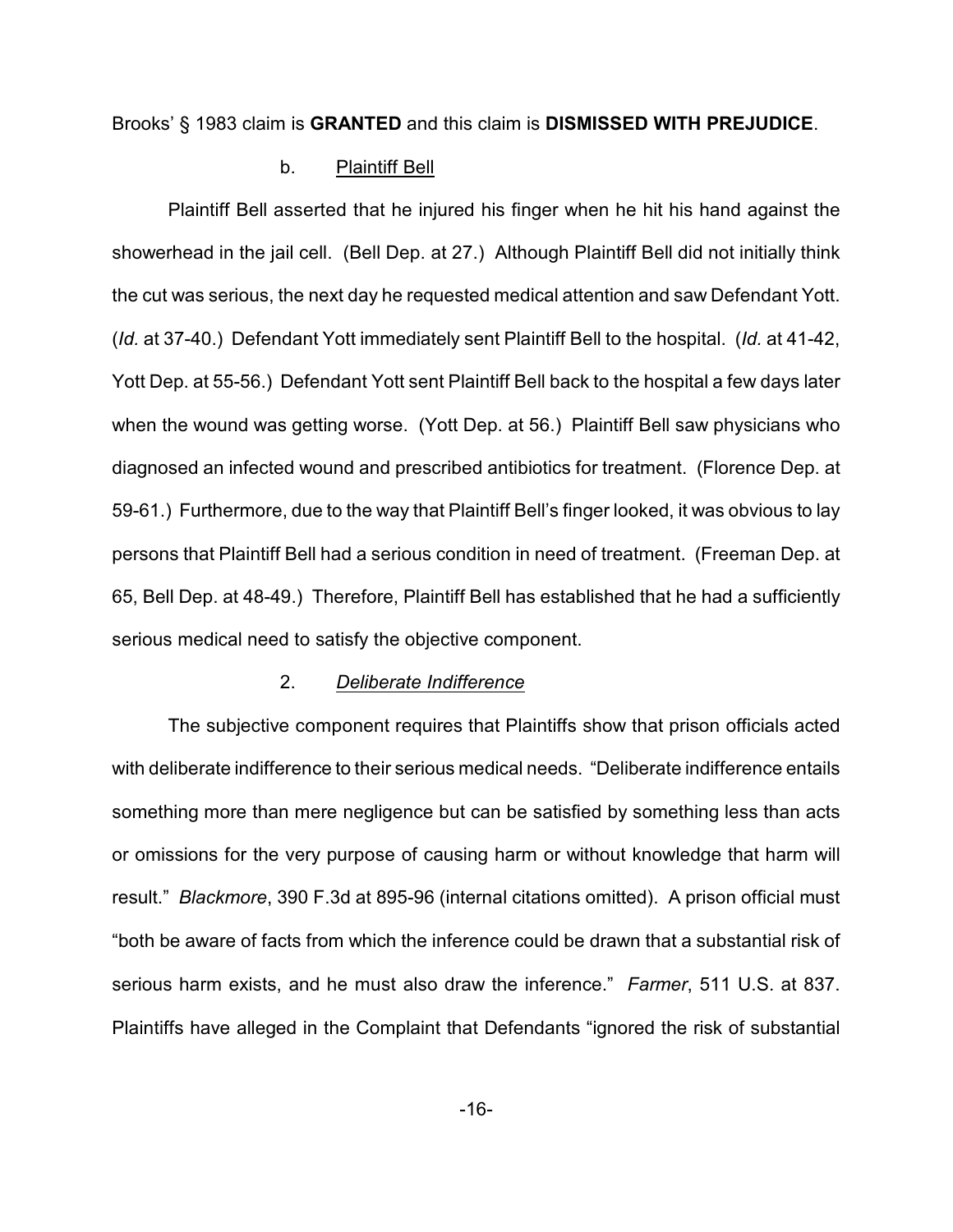harm to Plaintiffs" and acted with either malice or reckless disregard of Plaintiffs' constitutional rights. (Compl. ¶¶ 62-63.)Rather than discuss this prong in the context of each individual Defendant, for the sake of consistency, the Court will address each of the remaining Plaintiffs' claims separately under this standard.

#### a. Plaintiff Debra Brown

Plaintiff Brown testified that she was injured on October 21, 2004 sometime between 4:00 a.m. and 5:00 a.m. (Brown Dep. at 90-91). Plaintiff Brown further testified that her cell mates rattled the bars for approximately twenty to thirty minutes before Defendant Gentry came back to investigate. (*Id.* at 99-100.) Plaintiff Brown stated that she was on the floor and "screaming and crying" when Defendant Gentry saw her and, after bringing her Tylenol and a bag of ice, "[h]e left like nothing had happened." (*Id.* at 100- 101.) Defendant Gentry testified that he received a call at 6:20 that morning and responded to Plaintiff Brown's cell, where she was laying on the bed. (Gentry Dep. at 17- 18.) Plaintiff Brown told Defendant Gentry that she had slipped and fallen coming from the toilet, and Defendant Gentry testified that she did not seem to be in extreme pain. (*Id.* at 18-19.) Plaintiff Brown was moving her feet and stated that the pain was "bad, but not that bad." (*Id.* at 19.) Approximately fifteen minutes later, Defendant Gentry received a call that Plaintiff Brown was requesting to go to the hospital. (*Id.* at 20-21.) Defendant Gentry contacted Defendant Ferrell on the nursing staff and was told to give Plaintiff Brown Tylenol and an ice pack, and Defendant Yott would see her in the morning. (*Id.*) Defendant Gentry testified that it was not obvious that Plaintiff Brown needed to go to the hospital immediately because she did not appear to be in major pain. (*Id.* at 40.)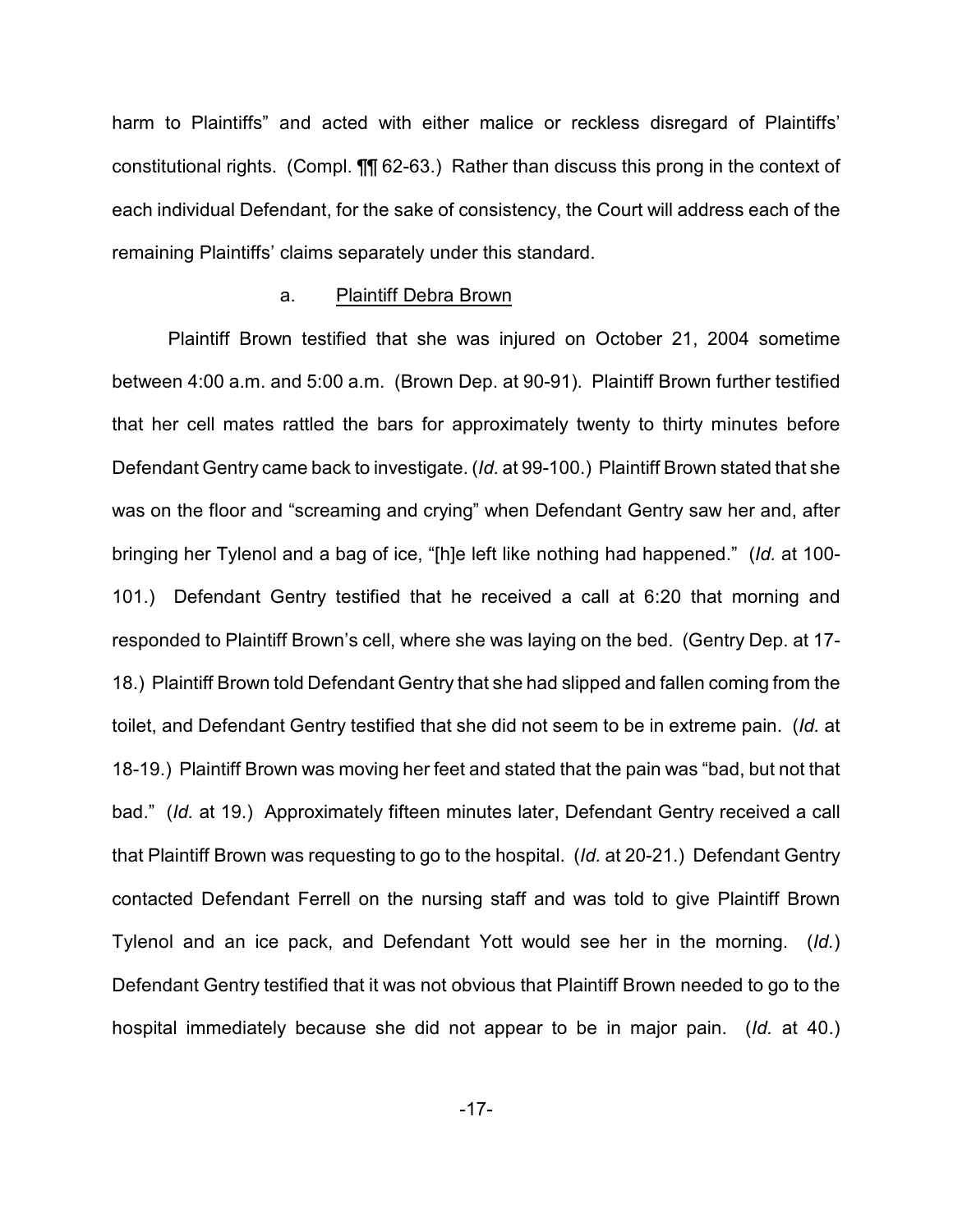Defendant Gentry did not contact a nurse before Plaintiff Brown asked to go to the hospital because she did not initially make that request and it was not clearly necessary. (*Id.* at 41.)

Defendant Yott testified that he arrived at work around 8:00 or 8:15 that morning and went back to look at Plaintiff Brown. (Yott Dep. at 47-48.) After assessing the situation, Defendant Yott called 911 and Plaintiff Brown was admitted to the hospital at 9:05 that morning. (*Id.* at 48, Florence Dep. at 32.)

Plaintiff Brown has provided no evidence that would establish the subjective component of the *Estelle* test. Neither Defendant Gentry, Defendant Ferrell nor Defendant Yott acted in a manner that would demonstrate deliberate indifference to Plaintiff Brown's medical conditions. Defendant Gentry testified that Plaintiff Brown did not appear to be in obvious distress at the time and it was not apparent that she needed to be taken to the hospital immediately. Defendant Gentry further testified that he "may have reacted differently" if he had known that Plaintiff Brown was actually attacked by another inmate. (Gentry Dep. at 22.) Defendant Gentry had, on occasion, sent inmates to the hospital prior to consulting with the nurse. (*Id.* at 40-41.) In order to show that a prison official acted with deliberate indifference, the plaintiff must prove that he "was aware of facts from which he could and did draw an inference that his conduct posed a substantial risk of serious harm" to the inmate. *Sanderfer v. Nichols*, 62 F.3d 151, 155 (6th Cir. 1995). Defendant Gentry's testimony does not support a finding that he was aware of a serious medical condition, and if he was not aware of such a condition, he could not have drawn the inference that his inaction could result in a substantial risk of serious harm to Plaintiff Brown.

Likewise, there is no evidence that Defendant Ferrell acted inappropriately. There was no way that Defendant Ferrell could have been fully aware of Plaintiff Brown's

-18-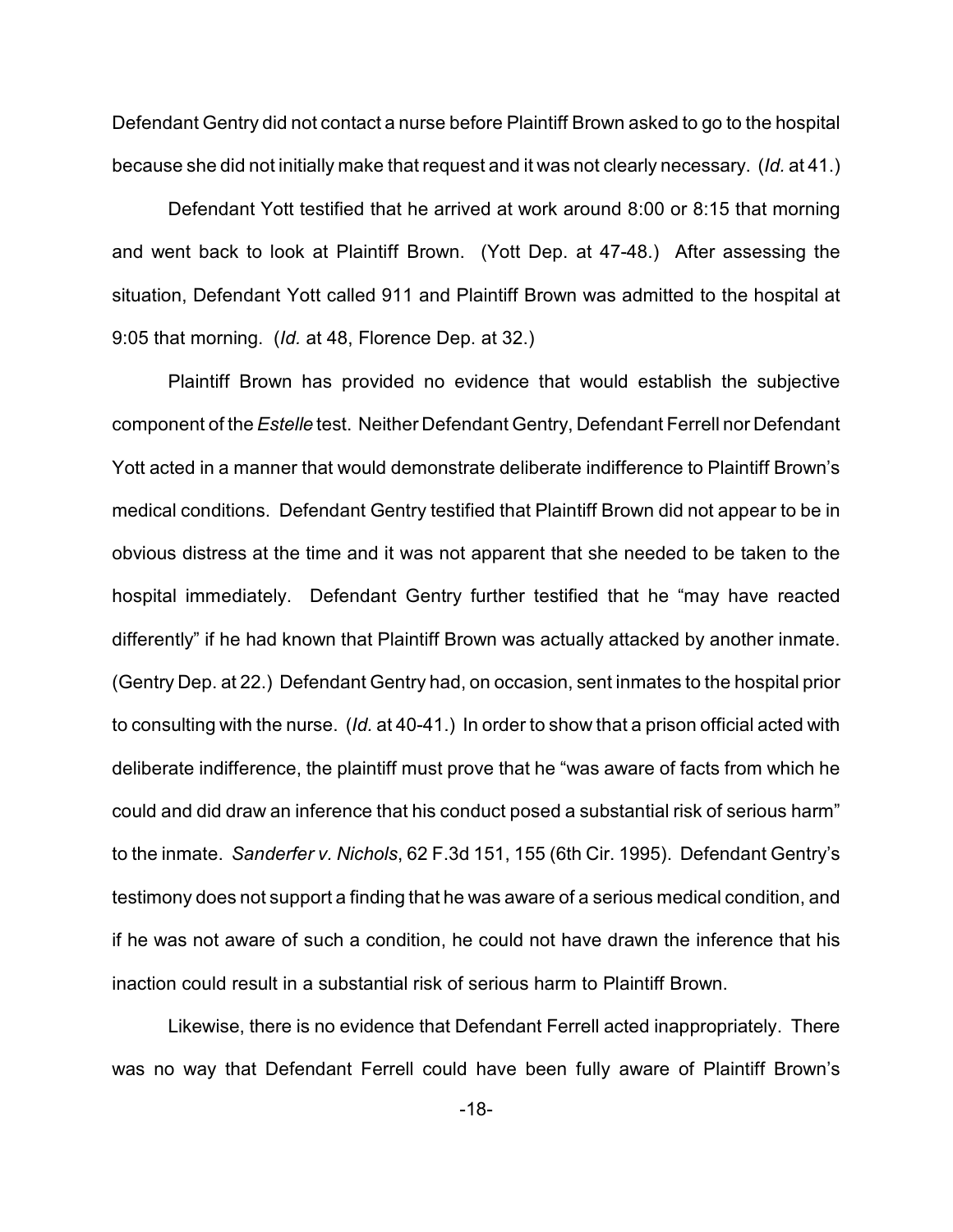condition solely on the basis of Defendant Gentry's phone call. Therefore, Defendant Ferrell could not have inferred, based on the limited facts provided to him, that his instructions to Defendant Gentry would result in a substantial risk of serious harm to Plaintiff Brown. Furthermore, there is no evidence that Defendant Yott had the required state of mind; soon after he arrived at work, he examined Plaintiff Brown and, immediately after the examination, he called 911 to have her taken to the hospital. Plaintiff Brown was admitted to the hospital approximately an hour after Defendant Yott began his shift. Plaintiff Brown has offered no evidence to establish that Defendants Gentry, Ferrell or Yott delayed her treatment in some malicious or reckless manner that would satisfy this prong.

Plaintiff Brown has failed to demonstrate that she can sustain a valid deliberate indifference claim against any Defendant regarding treatment for her injuries of October 21, 2004. Accordingly, Defendant's Motion for Summary Judgment as to Plaintiff Brown's claims is **GRANTED**.

#### b. Plaintiff Jerome Bell

Plaintiff Bell received a band-aid and antibiotic ointment for his injured finger approximately two hours after the injury occurred and shortly after he requested help. (Bell Dep. 33-34.) The following day, he filled out a medical request, saw Defendant Yott that morning, and was immediately sent to the hospital. (*Id.* at 37-41.) Plaintiff Bell testified that he cut his finger at 4:00 or 5:00 in the afternoon on October 1, 2004, and he was admitted to the hospital on October 2, 2004 at 10:34 a.m. (*Id.* at 35, 42-43.) Plaintiff Bell was prescribed strong antibiotics upon his release from the hospital. (*Id.* at 45-46.) On October 6, 2004, Plaintiff Bell was admitted to the hospital again. (*Id.* at 46-47.) Plaintiff

-19-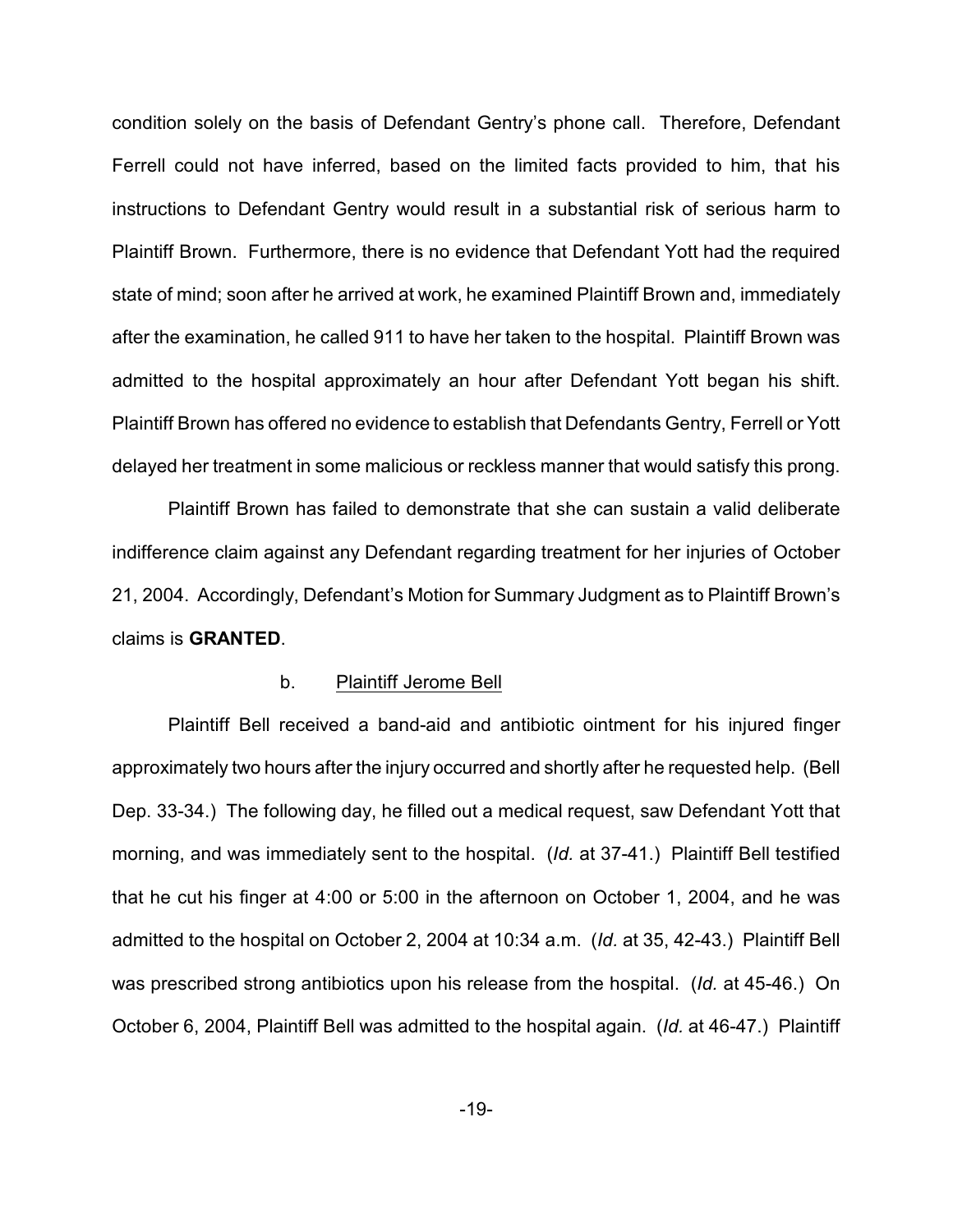Bell characterized his second hospital admission as long awaited, stating that "I think that's when my mother come up and finally had something done because apparently I couldn't have nothing done, you know what I mean?" (*Id.* at 47.) Plaintiff Bell testified, however, that he did not fill out any medical requests between October 2 and October 6, and does not remember asking any of the jail staff for help. (*Id.* at 49, 51.) Dr. Florence testified that Plaintiff Bell initially refused to return to the hospital when his finger was getting worse. (Florence Dep. at 63.)

Plaintiff Bell has similarly failed to provide the Court with any evidence that would substantiate his § 1983 claim. Plaintiff Bell in fact received remarkably prompt treatment for his injured finger when he initially filled out a medical request form on October 2, 2004; he was in the hospital receiving aggressive treatment approximately 15 hours after the injury occurred and only a few hours after he made his request. Plaintiff Bell's failure to seek additional treatment between October 2 and October 6, when his finger was getting progressively worse, does not provide a basis upon which the Court may find that Defendants acted with a culpable state of mind as to his injuries. Plaintiff Bell knew the procedure for requesting medical treatment and could have filled out another form or made an informal request for treatment to one of the jail staff during this time. Plaintiff Bell's medical condition was urgent, but he apparently took no action on his own behalf, and may have even refused additional treatment.

"Deliberate indifference" can be demonstrated by circumstances such as "intentionally denying or delaying access to medical care or intentionally interfering with the treatment once prescribed." *Estelle v. Gamble*, 429 U.S. 97, 106 (1976). There is no evidence that any Defendants intentionally delayed Plaintiff Bell's treatment. Plaintiff Bell

-20-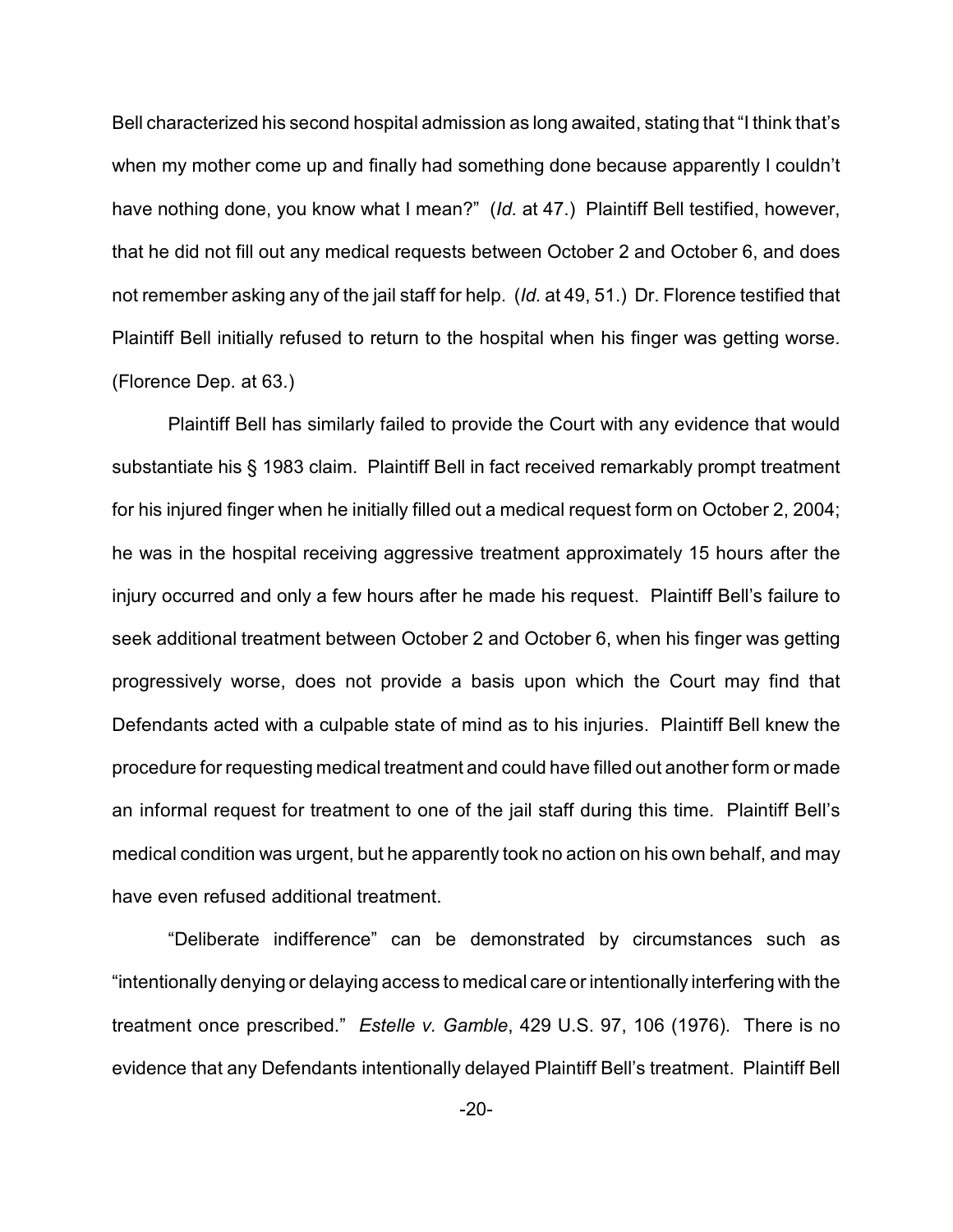was treated promptly when he requested treatment, and any delay appears to be of his own making. Defendants cannot be faulted for Plaintiff Bell's inaction, and all of the Defendants involved with Plaintiff Bell's treatment–Defendants Yott, Freeman, and Graves–responded appropriately when made aware of the condition. There is no evidence before the Court to support the contention that any of the Defendants had the required state of mind to support a constitutional violation. Accordingly, the facts do not establish a valid deliberate indifference claim as to any Defendants based on Plaintiff Bell's injuries, and Defendants' Motion for Summary Judgment as to this claim is **GRANTED**.

#### c. Plaintiff Jason Swearington

Plaintiff Swearington sustained a cut on his left leg while on work detail. (Swearington Dep. at 21.) Plaintiff Swearington testified that work detail was voluntary, but he preferred it because he received two-for-one credit on his sentence. (*Id*. at 19-20.) When he sustained the injury, he reported it to someone supervising the inmates at work and was given a band-aid and antibiotic ointment, then returned to work. (*Id.* at 22-23.) When asked during deposition if Plaintiff Swearington told anyone that he needed to see a doctor, he replied that "[t]hey said I could see the nurse when I got in. As soon as I came in, I went in to see the nurse." (*Id.* at 24.) Plaintiff Swearington testified that the injury occurred at about 11:00 a.m. and that he returned to the jail at 2:30 p.m. (*Id.* at 22-25.) Upon his return, Plaintiff Swearington saw Defendant Yott and received gauze pads and more antibiotic ointment. (*Id.* at 25.) Plaintiff Swearington was already on antibiotic medication from a previously sustained spider bite. (*Id.* at 25-26.) Plaintiff Swearington testified that the leg was not getting better, so he saw Defendant Yott again in late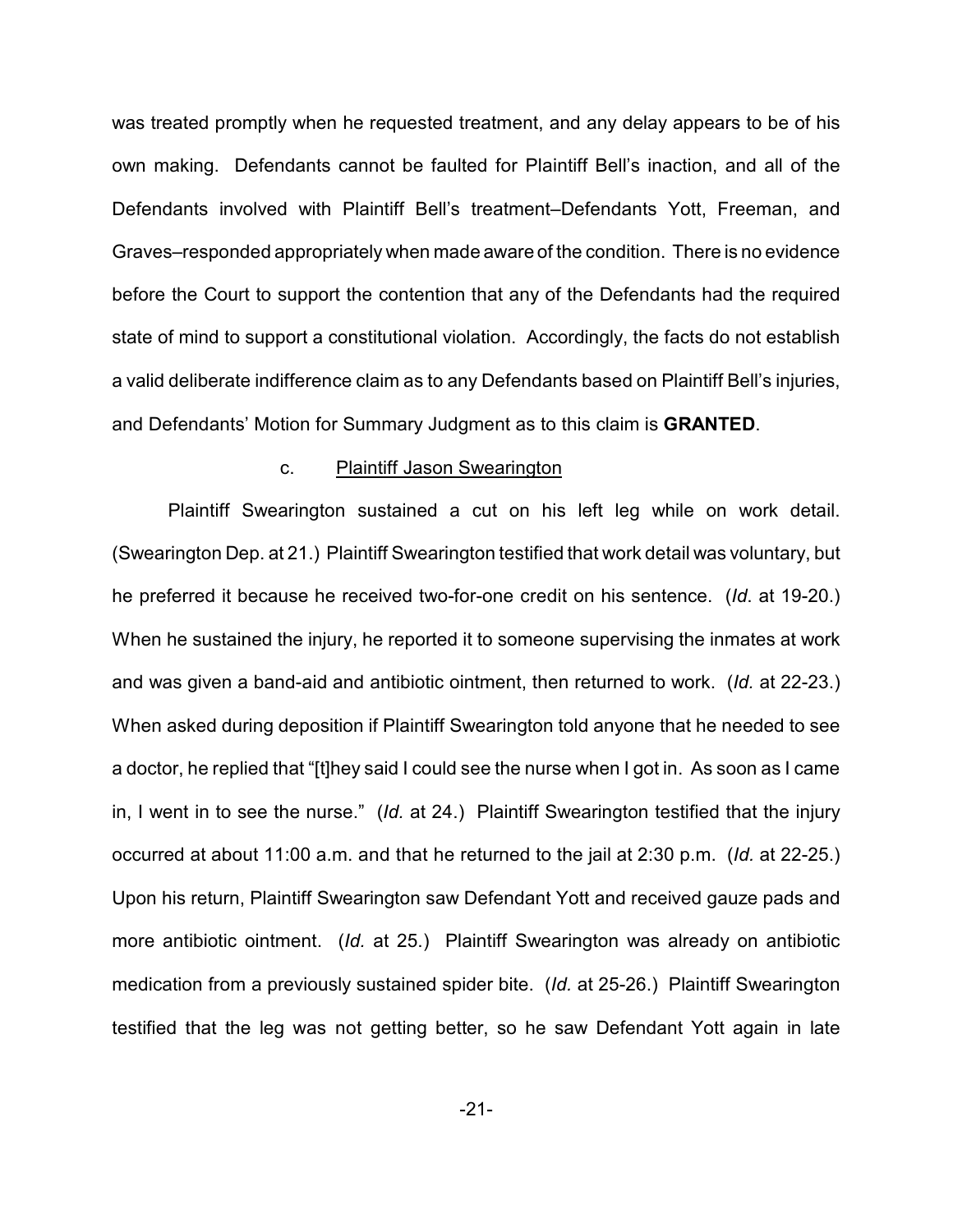September and received ointment and sterile water to use to wash the wound. (*Id.* at 29.) Defendant Yott told Plaintiff Swearington that his other symptoms at that time–fever, chills, and vomiting–were from the flu. (*Id.* at 29-30.)

Plaintiff Swearington continued on work detail even as his symptoms worsened, and thinks he may have asked to see the nurse once; however, Plaintiff Swearington did not fill out a request for medical attention and instead just asked over the intercom if the nurse was in. (*Id.* at 30-31.) Plaintiff Swearington acknowledged that he could have stayed back from work detail to see the nurse at some point during the time that his injury progressed. (*Id.* at 37-38.) Defendant Yott testified that work release inmates could always stay in if they were sick. (Yott Dep. at 69.)

Plaintiff Swearington felt especially badly one day at work and was taken back to the Jail, where an officer told him to lay down and said they would make an appointment with Dr. Florence. (*Id.* at 32-34.) Plaintiff Swearington did not wait for his appointment, but instead called his mother, who took him to the hospital. (*Id.* at 35-36.) After his first hospital stay to treat his left leg, Plaintiff Swearington's right leg began to swell and turn black. (*Id.* at 39-40.) Plaintiff Swearington told Defendant Hulan he needed to go back to the hospital, Defendant Hulan apparently called his mother, and he was taken to the hospital a few hours later. (*Id.* at 40-42.) Plaintiff Swearington's chief complaint is that he should have received stitches to the initial wound. (*Id.* at 45-46.)

Plaintiff Swearington has failed to establish the subjective component of the deliberate indifference test. There is no evidence before the Court that any of the Defendants ignored Plaintiff Swearington's leg injury or acted maliciously or with reckless

-22-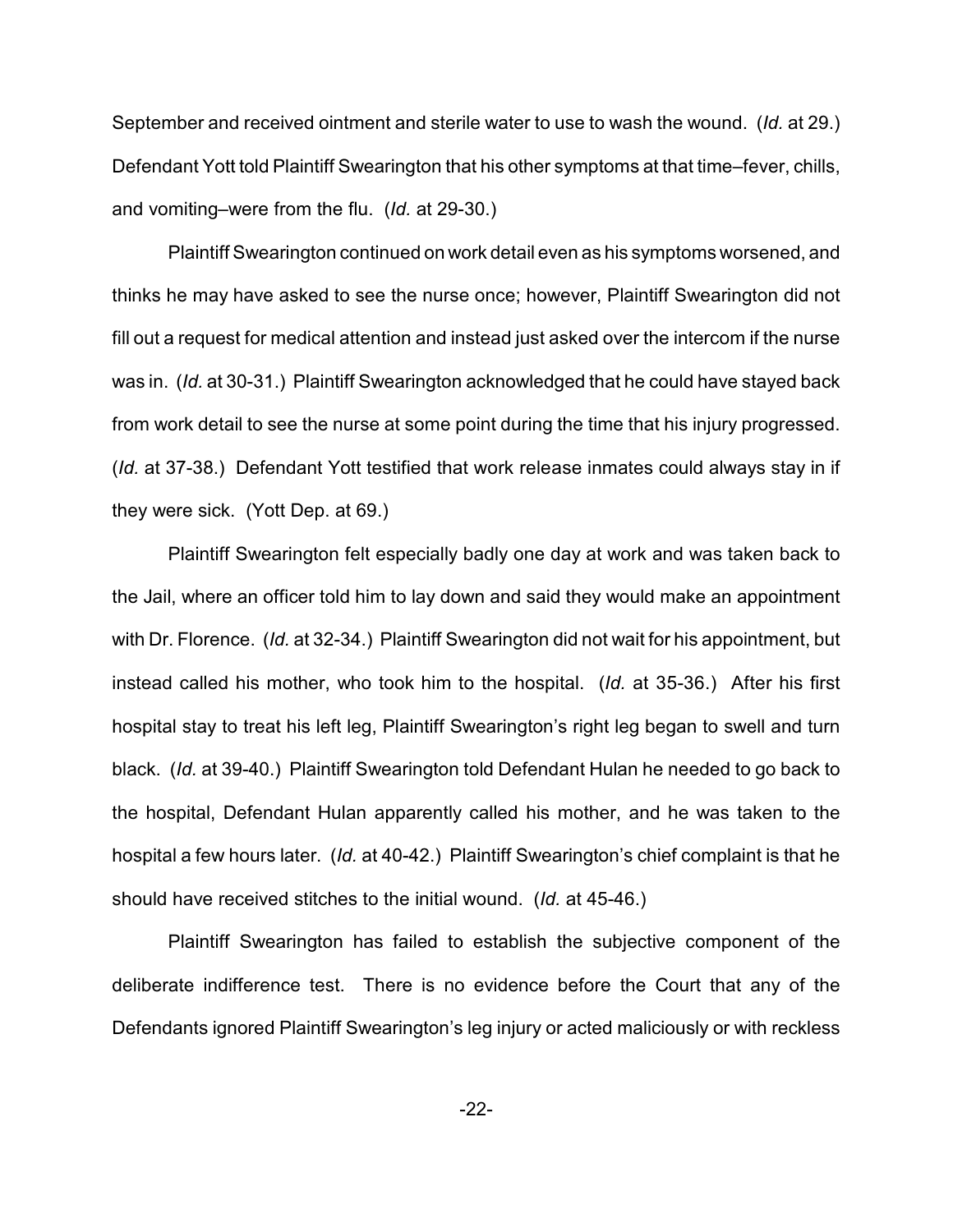disregard when he requested treatment. Plaintiff Swearington received prompt medical attention when it was requested, and although he believes that he needed stitches immediately, there is certainly no medical evidence to establish that Defendants deliberately or inadvertently failed to provide proper care, and there is no evidence to establish that Defendants acted negligently, other than Plaintiff Swearington's uncorroborated testimony that a doctor at the hospital told him he should have had stitches. (*Id.* at 46.) Regardless of whether this statement was true or untrue, "a complaint that a physician has been negligent in diagnosing or treating a medical condition does not state a valid claim of medical mistreatment under the Eighth Amendment." *Estelle*, 429 U.S. at 106. The Court notes that, if made, the statement occurred over a month after the initial injury and after Plaintiff Swearington had seen Defendant Yott more than once for treatment. Defendant Yott never noted that stitches were necessary for Plaintiff Swearington's laceration, only that the redness around the cut could indicate there was an infection. (Yott Dep. at 70.) The cut was apparently not bad enough that Defendant Yott thought Plaintiff Swearington needed to go to the hospital but, again, a complaint of negligence does not rise to the required state of mind to establish a constitutional violation.

Therefore, the Court concludes that none of the Defendants involved with Plaintiff Swearington's wound exhibited any action or inaction that would lead a reasonable jury to conclude that they acted with deliberate indifference in treating his medical condition. Accordingly, Defendant's Motion for Summary Judgment as to Plaintiff Swearington's § 1983 claim is **GRANTED**.

# d. Plaintiff Nicole Gullett

Plaintiff Gullett has many complaints regarding the dispensing of her medication and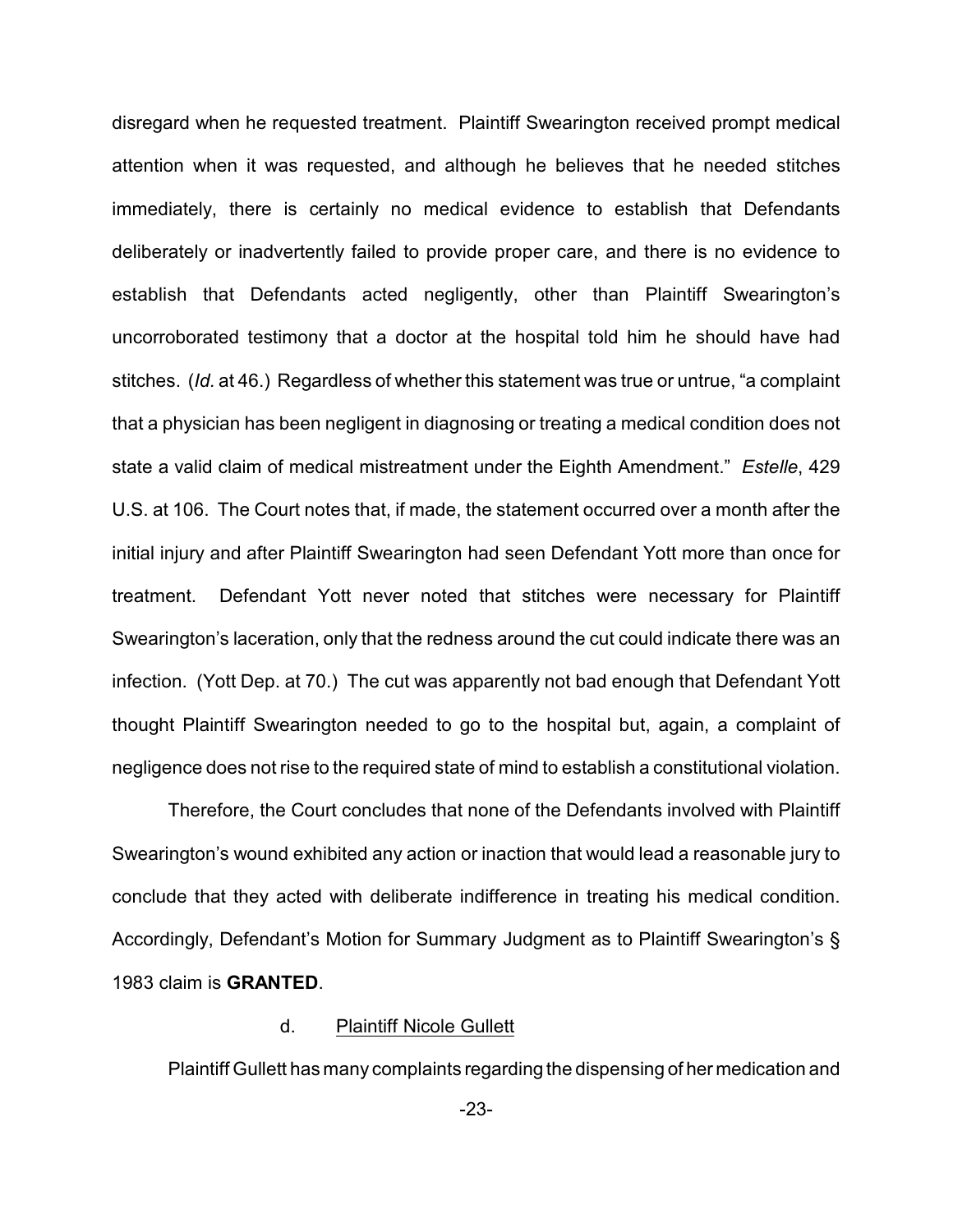the responsiveness of the nursing staff, but none of the evidence supports a finding that she has satisfied the subjective prong of this test and established that any Defendant ignored the risk of harm to her or acted maliciously or with reckless disregard as to her medical condition. Plaintiff Gullett testified as follows:

> Q: All right. Was Kay [Defendant Bowen] responsive to your requests?

A. Sometimes. Not all the time.

Q: When was she not?

A. *Normally when she wasn't in.* Like I said, they would try to contact her by phone, but, you know, I don't see how the turnkeys were actually qualified to give out any medication. *So normally it would be when Kay came in the next day or the day after that I would get what I needed.* 

(Gullett Dep. at 45.) (emphasis added). The letters that Plaintiff Gullett wrote to the nursing staff on the record indicate that some action was taken by nursing staff on each request. The nursing staff made notations on nearly every letter outlining the action taken–either that Plaintiff Gullett's medication had been delivered to the jail by her sister, or the nursing staff had evaluated her current symptoms, or the nursing staff discussed with Plaintiff Gullett the origin of various medical charges. (Court Doc. 29-11 pp. 10-12, 15-17, 26-31.) Naturally, Defendant Bowen and other nursing staff did not immediately respond to her requests when they were not on duty at the jail, but they did respond to her requests and letters promptly upon return. Plaintiff Gullett has failed to establish that any of the Defendants acted with deliberate indifference to her medical complaints or her requests for medication. In regards to receiving her medications, Plaintiff Gullett testified accordingly: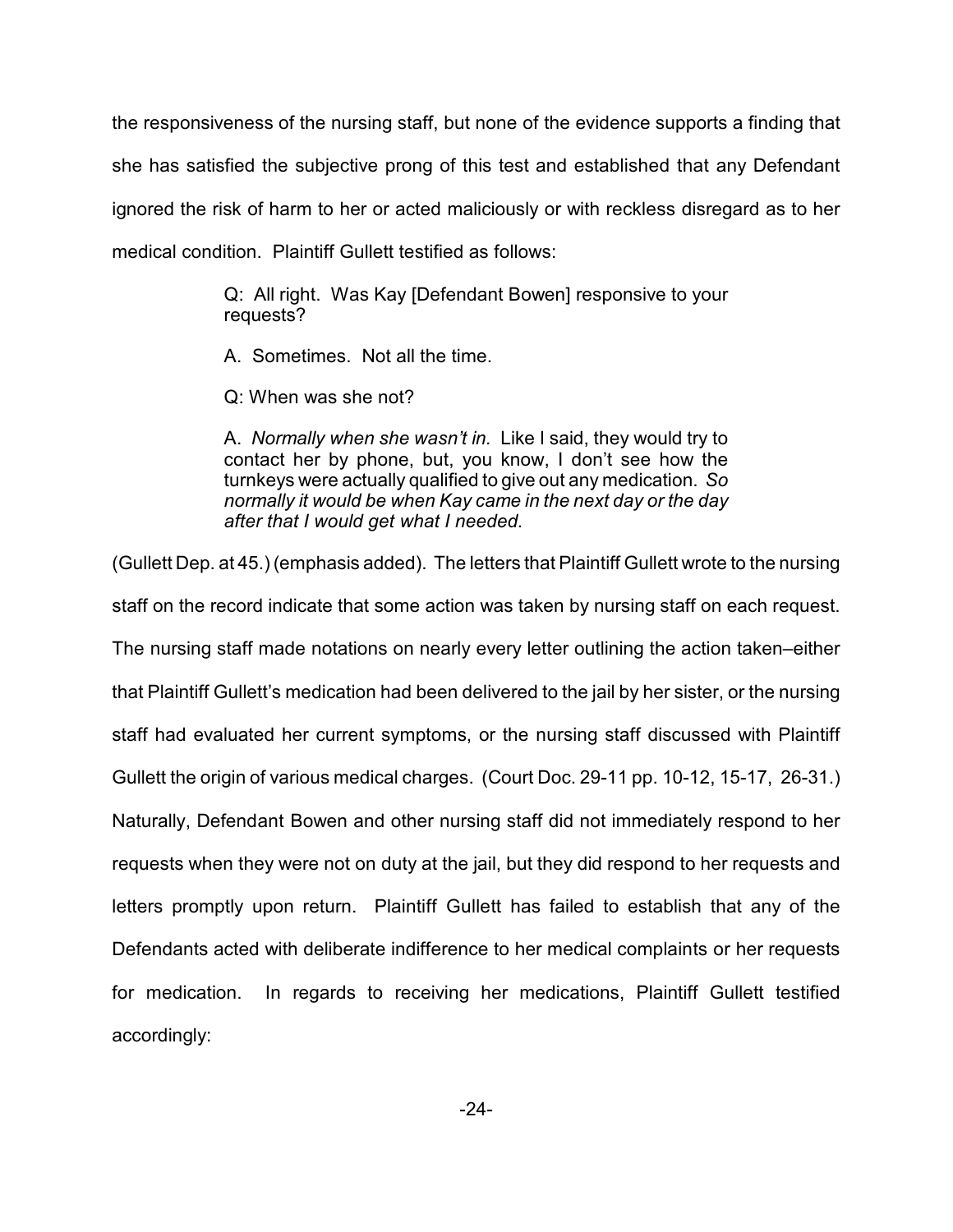Q: Was there ever a time that you would sign to get the medication and then you weren't given the medication?

A: Yes. And I would tell the corrections officer that I didn't get that medication, and *they would tell me that they would make a note and that she'd let the nurse have it the next day and it should be taken care of.*

Q: Was there ever a time that you signed for the medication and the corrections officer then just said, "You can't have it?"

A. Not that I – not that I recall, but, I mean, there were several times that I wasn't given the Keflex, the Robaxin on scheduled time.

. . .

Q: My question is, was there ever a time on these days that you signed your name to these logs, that you signed the logs to receive your medication and the corrections officers willfully refused to give you your medications? Do you understand the distinction I'm making?

A: In a sense, yes, but, no, they would all – they weren't – to me, they weren't even qualified to dispense – to give the medication, first of all. Second of all, I'd sign for my medicine. I'd get my medicine. *If I noticed something wasn't there or if I noticed it wasn't the right medication, I would give it back and they were to make a note and talk to the nurse.*

Q: And I understand that. And my question to you – because you've alleged it in your Complaint – was there ever a time that any officer willfully refused to give you your medication after you signed for it?

A: If I noticed that my Keflex or my ibuprofen, anything – if I noticed after I signed and checked my medicine to take my medicine, *they would not go get my medicine, no.* Right. Yeah, yeah. They did deny me to go get my medication.

. . .

Q: Okay. But what I'm getting at, though, is there's never a time where a corrections officer says, "I've got your Keflex here and you can't have it." That never happened?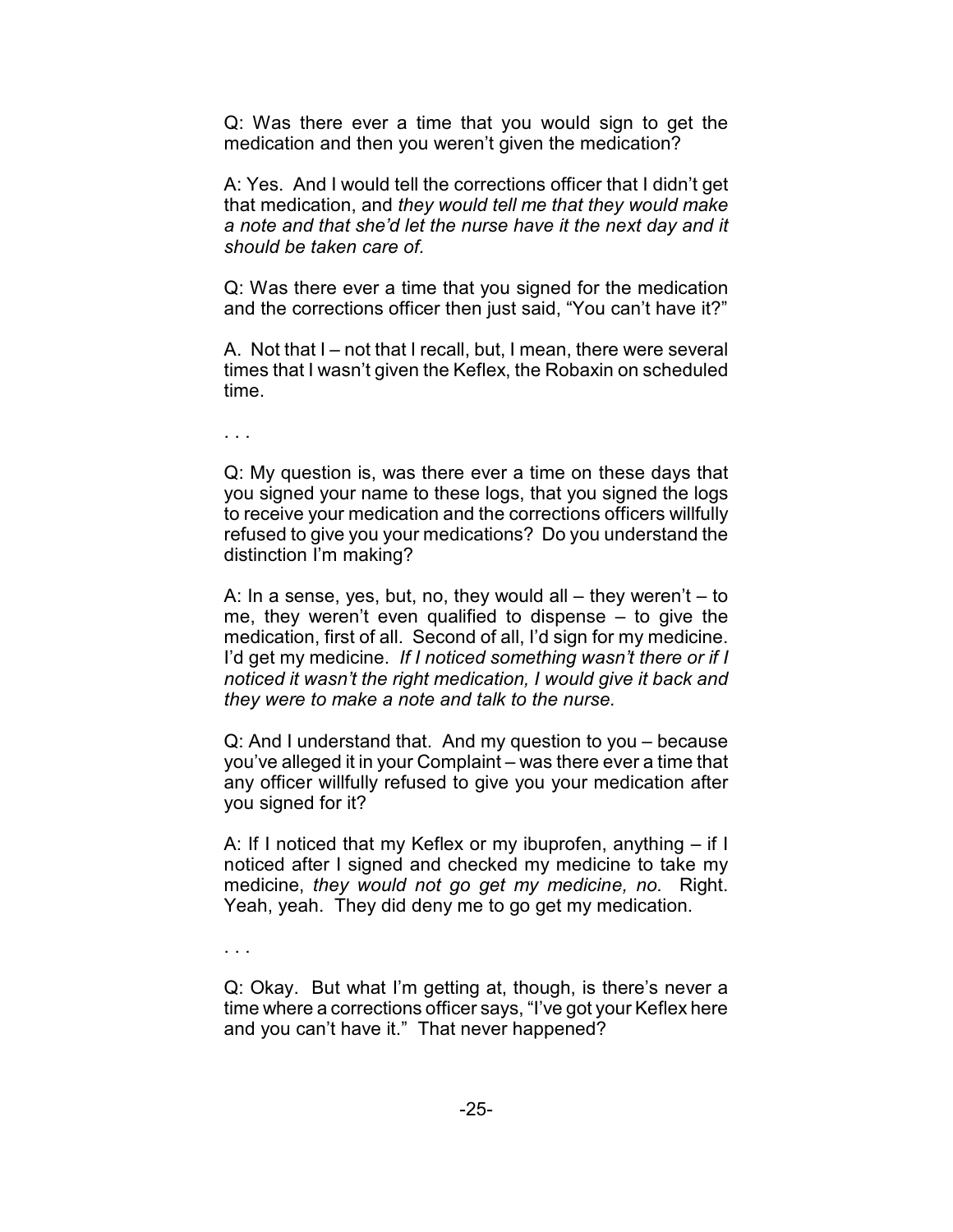A: No.

(Gullett Dep. at 67-70.) (emphasis added). Plaintiff Gullett's testimony seems purposefully obtuse on this point, perhaps in an attempt to create an issue of deliberate indifference, but she eventually admitted that none of the Defendants ever willfully withheld necessary medication from her. When Plaintiff Gullett did not believe that she was receiving the correct medication, she informed the corrections officer and the officer would make a note to get in touch with the nurse. The fact that the dispensing corrections officer did not immediately find the nurse and retrieve Plaintiff Gullett's medication does not establish the subjective state of mind required for deliberate indifference. There is no evidence that the corrections officers intentionally denied Plaintiff Gullett her medication. There is certainly no evidence that any officer acted willfully such that he or she "was aware of facts from which he could and did draw an inference that his conduct posed a substantial risk of serious harm" to the inmate. *Sanderfer v. Nichols*, 62 F.3d 151, 155 (6th Cir. 1995). Furthermore, there is no evidence that any of the corrections officers purposefully failed to convey her concerns to the nurse.

In addition, Plaintiff Gullett's allegations regarding improper treatment of her urinary tract infection are unfounded given the actual history of her treatment. Shortly after the onset of her symptoms, Defendant Bowen performed a urinary analysis and had Dr. Florence prescribe medication. (Gullett Dep. at 47-48.) Two days later, Plaintiff Gullett saw Dr. Florence, who performed another urinary analysis and prescribed additional medications. (*Id.* at 48-49.) The following day, Plaintiff Gullett was taken to the hospital after she passed out in her cell. (*Id.* at 50-51.) Plaintiff Gullett's treatment took place within a reasonable time frame, and this evidence does not support a finding that any

-26-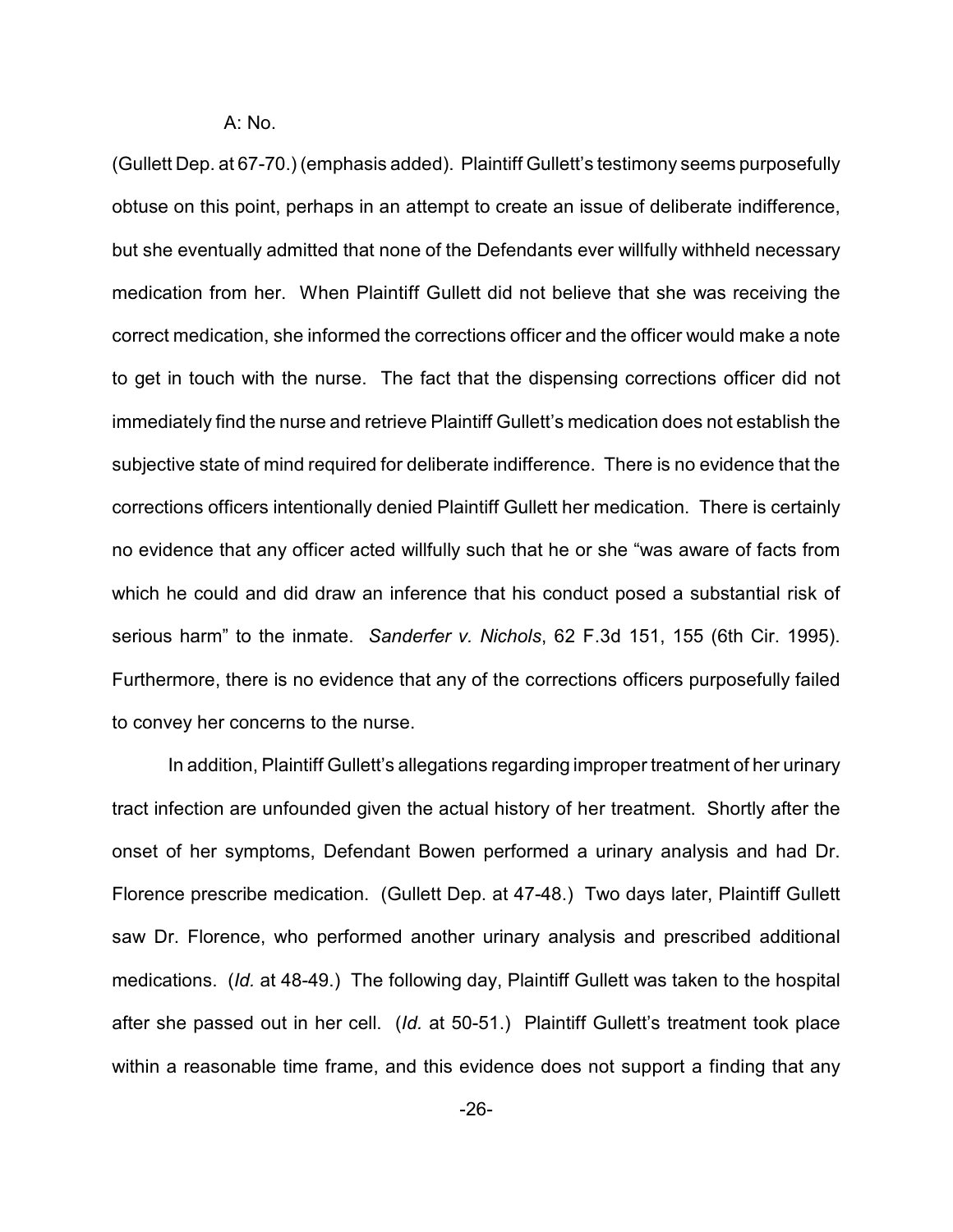Defendant who participated in her treatment or the dispensing of her medications had the requisite subjective intent so as to satisfy this prong for deliberate indifference. Plaintiff Gullett has therefore failed to establish that any of the Defendants acted in a way that would satisfy the subjective component, and her § 1983 deliberate indifference claim must fail. Accordingly, Defendant's Motion for Summary Judgment as to Plaintiff Gullett's claim is **GRANTED**.

# **B. Section 1983 Supervisor and Municipal Liability Claims - Defendants Coffee County, Tennessee, Graves, and Freeman**

Plaintiffs assert a claim against Defendants Sheriff Steve Graves and Lieutenant Pamela Freeman in their supervisory capacities at the Coffee County Jail, and a claim against Coffee County, Tennessee under the theory of municipal liability. (Compl. ¶¶ 66- 72.) Plaintiffs allege that all three Defendants maintained inadequate policies, practices or customs that established a deliberate indifference to Plaintiffs' medical conditions, namely by failing to have in place policies regarding medical treatment in emergency or other serious medical situations and failing to train corrections officers to respond appropriately to serious medical conditions. (*Id.*) Defendants submit that the supervisory claims against Defendants Graves and Freeman must fail because "[a] supervisory employee cannot be held liable under § 1983 for the constitutional torts of those he supervises unless it is shown 'that the supervisor encourages the specific incident of misconduct or in some other way directly participated in it.'" *Searcy v. City of Dayton*, 38 F.3d 282, 287 (6th Cir. 1998) (quoting *Bellamy v. Bradley*, 729 F.2d 416, 421 (6th Cir. 1984)). Plaintiffs concede that this liability arises when a supervisor "encouraged, participated in, or authorized, approved, or knowingly acquiesced" in a constitutional

-27-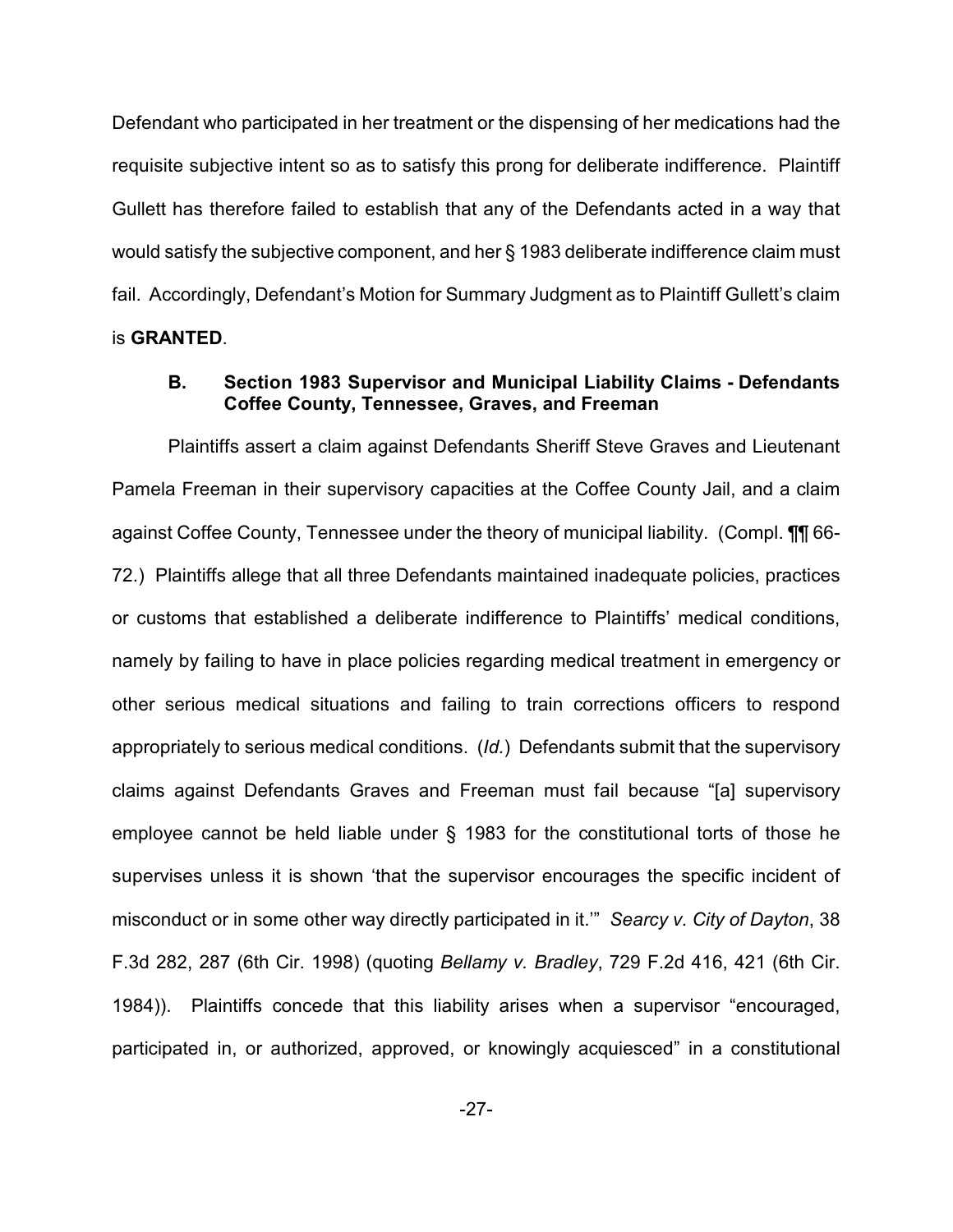violation by a subordinate. (Court Doc. 32, Pl.'s Resp. at 6.)

The Court has assessed the various claims of all the Plaintiffs and found that none of the Plaintiffs can assert a valid claim under § 1983 for deliberate indifference to serious medical needs. Therefore, the Plaintiffs have failed to prove that any of the Defendants violated their constitutional rights. In the absence of a finding that there has been a constitutional violation, the Court cannot find that Defendants Graves or Freeman can be liable in a supervisory capacity for encouraging, participating in, approving of, or otherwise acquiescing to a constitutional violation that does not exist.

Plaintiffs assert a similar claim of municipal liability against Coffee County, Tennessee. Again, however, because none of the individual Defendants have violated any of Plaintiffs' constitutional rights, Defendant Coffee County cannot be liable. A Plaintiff must prove two elements for municipal liability: "(1) that a constitutional violation occurred; and (2) that the County 'is responsible for that violation.'" *Graham v. County of Washtenaw*, 358 F.3d 377, 382 (6th Cir. 2004). *See also Wilson v. Morgan*, 477 F.3d 326, 340 (6th Cir. 2007) ("There can be no *Monell* municipal liability under § 1983 unless there is an underlying unconstitutional act."); *Monell v. Dept. of Social Services of City of New York*, 436 U.S. 658, 691 (1978) ("Congress did not intend municipalities to be held liable unless action pursuant to official municipal policy of some nature caused a constitutional tort."); *Watkins v. City of Battle Creek*, 273 F.3d 682, 687 (6th Cir. 2001). The Court found no underlying constitutional tort by any of the individual Defendants against any of the Plaintiffs. Therefore, Plaintiffs cannot establish the first necessary element for municipal liability. Accordingly, Defendants' Motion for Summary Judgment as to Plaintiffs'